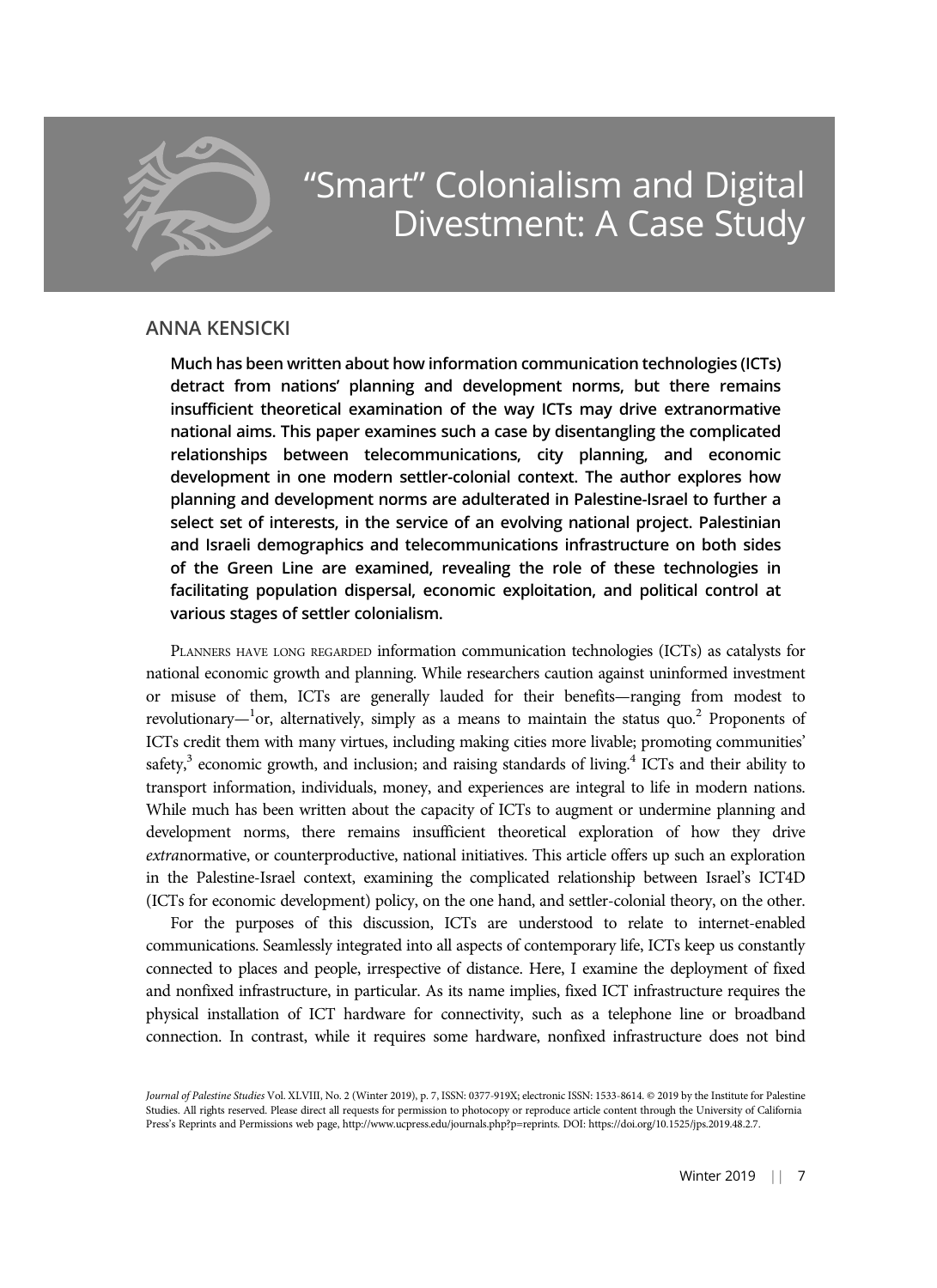users to a single location. A good example of nonfixed infrastructure is cell phone coverage, which requires cell phone towers but does not mandate that users remain in a fixed place. Secondarily, and to further deepen the discussion, this article touches upon some of the communications content arising from such infrastructure—namely social media.

Settler colonialism, for its part, is a structure in which land is conquered and then repopulated by the conquering party. While the literature on ICT4D has drawn many links with traditional colonialism,5 no such relationship has been shown with settler colonialism. In contrast to colonialism, the goal of settler colonialism is to displace, rather than merely exploit, a group of people. In the planning literature, such displacement is often justified by the seemingly benign need to accommodate expanding populations. In economic development texts, a modernizing or civilizing mission is invoked, and for the religious, manifest destiny or divine dispensation is reason enough to displace people wholesale. Regardless of the rationale, in all of these cases, the end result is the dispossession or extermination of indigenous groups "and the subsequent cultural, economic, and political subordination of the remainder."<sup>6</sup>

Both ICT4D and colonialism share the common goal of transforming and modernizing societies in the name of what is termed progress.<sup>7</sup> As the following pages will illustrate, while settler-colonial development is also a modernizing mission, its orientation toward space and society is markedly different than that of traditional colonial or liberal democratic regimes. In the realm of city planning, best practices are deemed to be democratic and to employ inclusive and deliberative approaches that factor in historical contexts, existing communities, and socioeconomic disparities. ICTs have been increasingly integrated into development planning because of their potential for and role in equalizing stratified societies, opening borders to the global marketplace, and promoting capitalism and the free exchange of information.

Settler colonialism's relationship to migration, native depopulation, and exploitation represents unique departures for normatively driven ICT4D. Customarily, ICTs are meant to improve the agency and functionality of isolated or marginalized communities by developing decentralized processes and operating irrespective of borders, distances, and boundaries. In settler colonialism, however, ICTs advance *immigration* to isolated areas, with the goals of inclusion for the immigrant and of displacement and marginalization for the native. In short, while the thrust of ICTs is toward deterritorialization, the exact opposite is true of settler colonialism, which is inherently territorial.

Much has been written on the selective deployment of ICTs in Palestine-Israel, but few scholars have explored the relationship between selective deployment and population density or economic outputs, or looked at ICTs in the context of settler colonialism. By examining ICT use on both sides of the Green Line, this study brings about a more nuanced understanding of settler-colonial development and its functioning at various stages.

#### Setting Up the Discussion: Defining Terms

Before delving into the Palestinian-Israeli case, I begin with a discussion of the norms and best practices of planning and development, especially in reference to the literature on ICT4D and settler colonialism.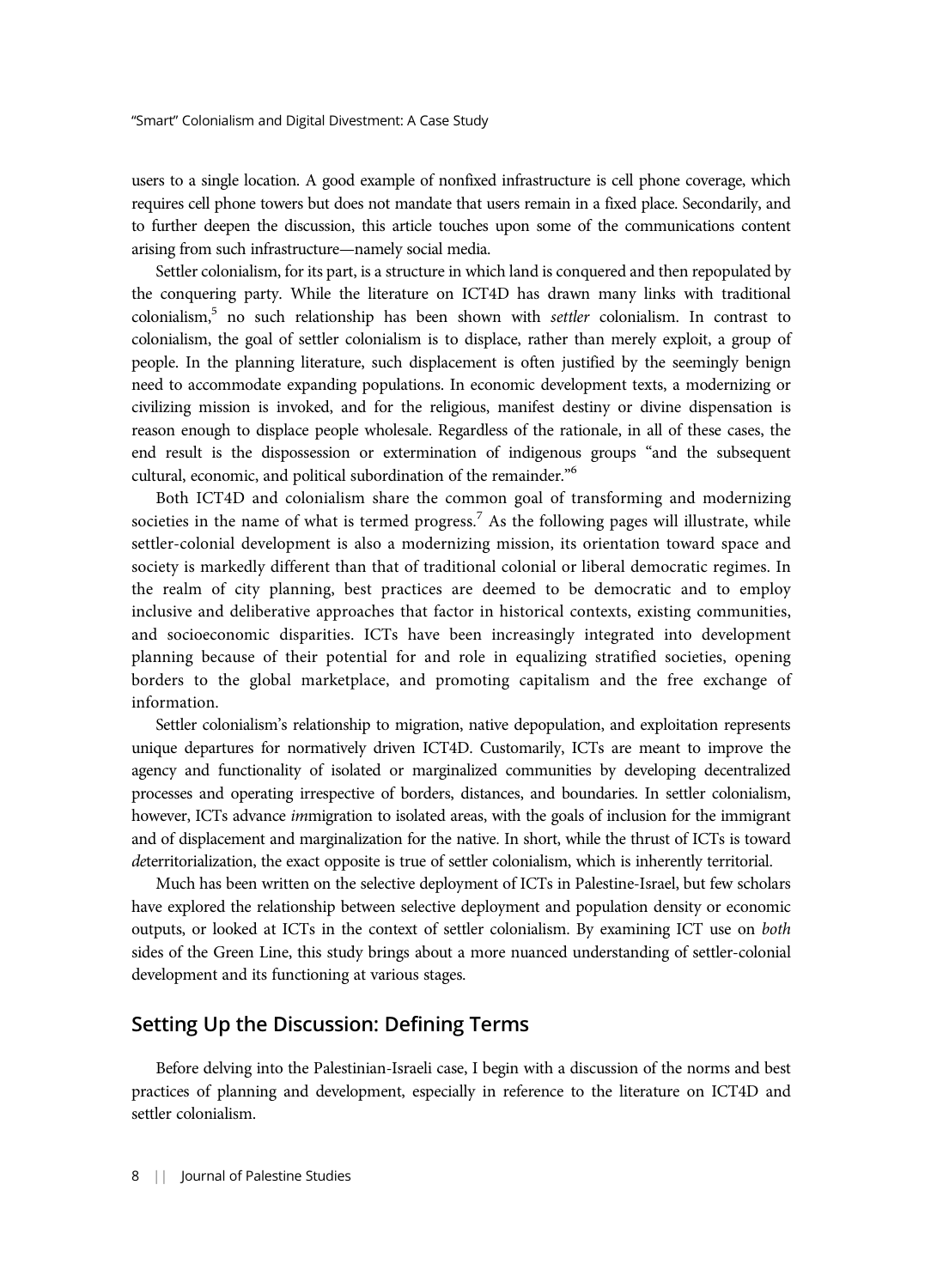#### MODERNIZATION

ICT4D is based wholly or in part on modernization theory.8 Modernization describes the transition from a premodern, or traditional society, to a modern and technologically advanced one, emphasizing the internal factors (or failings) of traditional society, and often emphasizing the necessity of a benefactor from outside that society to intervene.<sup>9</sup> It tends to privilege affluent countries and identifies positive social or political qualities as contingent on Gross Domestic Product (GDP). Not surprisingly, modernization has been central to the justifications of colonizing missions,<sup>10</sup> postcolonial transitions,<sup>11</sup> and the proponents of globalization.<sup>12</sup> Notwithstanding criticism of ICT4D in particular,<sup>13</sup> modernization theory persists as the guiding theme in many nations' approaches to planning and economic development.

It is a generally accepted truth that citizens from countries with low ICT deployment or underdeveloped infrastructures tend to migrate to locations with more or highly developed ICT infrastructure,<sup>14</sup> which most often means from rural to urban areas.<sup>15</sup> In other words, most migration is driven by economic need, and ICTs and industrial potential tend to go hand in hand.<sup>16</sup> Scholars have found that the human resources needed to harness ICT4D are themselves often products or manifestations of natural economic growth, and that transposing ICT4D onto resource-poor societies is risky and prone to failure.<sup>17</sup> Therefore, what is known as organic ICT4D—that which occurs naturally based on existing market forces, rising educational attainment, and local investment-is deemed most effective.<sup>18</sup> In that sense, ICT4D and modernization theory are deeply intertwined with migratory and demographic trends. In the case of Israel and its ICT4D initiatives, this article will show that the state's demographics and ICT4D are characterized neither by organic growth nor rational investment.

By analyzing the modernization of two societies, Israeli and Palestinian, at varying stages of displacement and resettlement, the discussion will demonstrate that the failures of ICT4D align with many critiques of modernization theory. In settler-colonial states, such failures are intentional, I argue. Principal among the reasons for those failures is that ICT4D does not account for the contexts, histories, and economies of the locations in which they are deployed.<sup>19</sup> To compensate for poor and uncontextualized investments in settler communities, a trend has emerged in which these communities have begun to rely on privatized investment and planning. This unsustainable placement of ICT4D as well as privatization are driven by a select set of interests and almost never by any notion or approximation of the social contract with the occupied community.<sup>20</sup>

#### DECENTRALIZATION

Best practices in planning have trended away from centralized master plans, toward decentralized, incremental planning. Master planning, the traditional approach to city planning, is informed by comprehensive, long-range, national, or regional agendas. By and large, master planning seeks to accommodate the growth and emergence of new cities by mapping their confines and orienting them around industries, infrastructure, and identities.<sup>21</sup> Over time, however, planners have abandoned this approach as it failed to account for population growth—particularly in unofficial, urban settlements—and because amending master plans is cumbersome.<sup>22</sup> Incremental planning, for its part, is predicated on a decentralized and flexible process that allows planners and communities some autonomy. It fosters community engagement in decision making and aims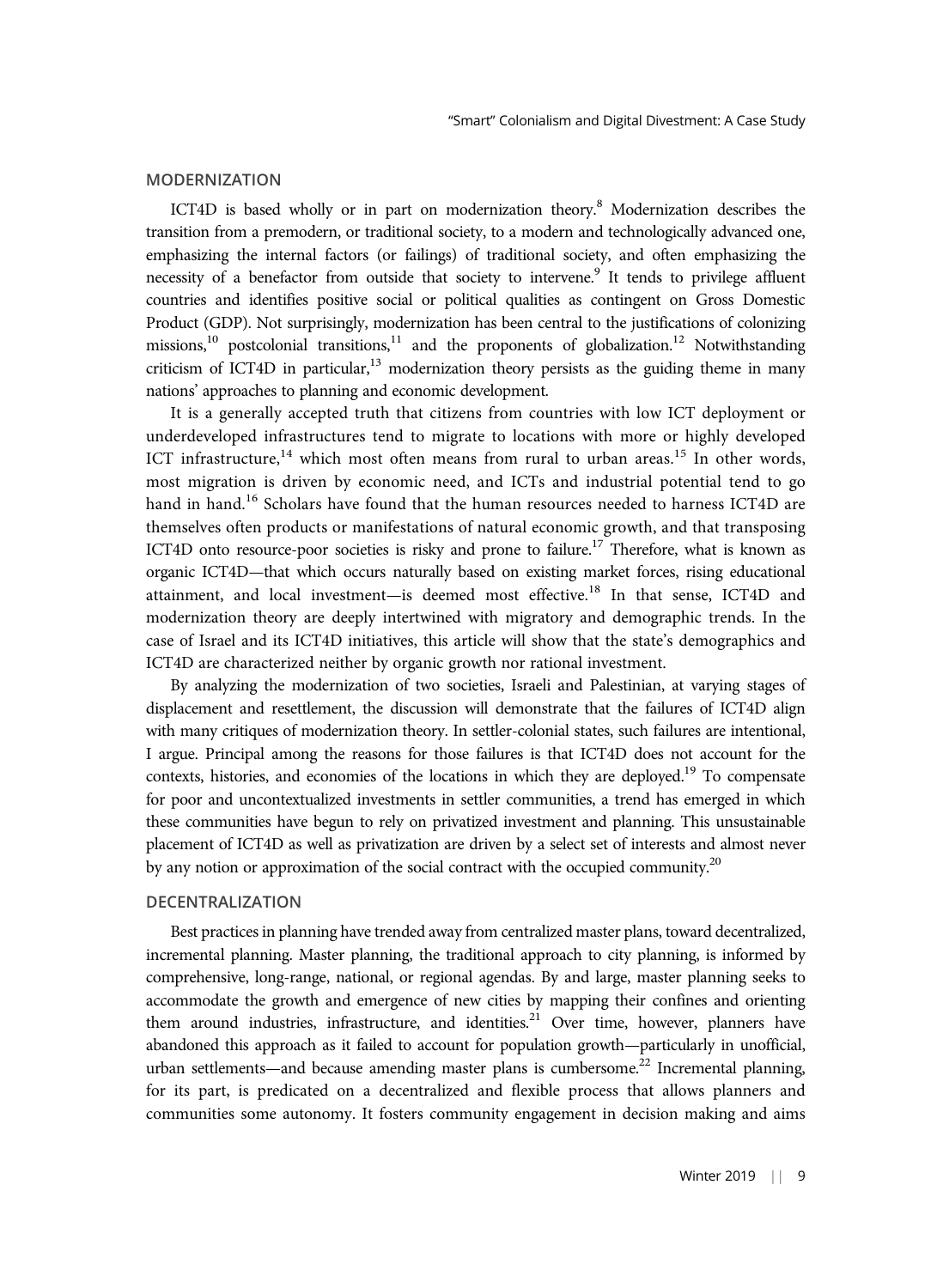to facilitate dialogue with planners.<sup>23</sup> Unlike centralized planning, this approach is seen as more efficient, since it requires fewer revisions and less bureaucracy, and accommodates change in rapidly growing communities. $^{24}$ 

Typically, ICTs help decentralize and incrementalize planning efforts.<sup>25</sup> They lend themselves to three broad yet overlapping beneficial uses. First, ICTs offer planners a mechanism to collect community-level data, which enables them to identify emerging neighborhoods, boundaries, cultures,<sup>26</sup> and perceptions of place.<sup>27</sup> Second, they enable planners to engage directly with citizens. For example, e-Participation or smart governance systems allow citizens to engage with planners online through voting platforms, and to contribute to datasets that facilitate the spatial analysis of communities.<sup>28</sup> Finally, ICTs streamline the provision of city services, either as a consequence of more thorough and timely data collection, or as an integrated part of the city. Examples of the latter include smartcards or responsive, sensor-based streetlights and navigation systems. This is the basis of today's "smart city,"<sup>29</sup> which this article also explores since Israel is one of the world's leading developers of smart cities.

In the pages that follow, I will examine the competing needs of the Israeli settler-colonial regime, whose state apparatus requires, on the one hand, incremental and flexible planning processes to accommodate the state's rapidly expanding boundaries and a semiautonomous settler-driven movement, and long-range and cohesive national plans to curb the growth and expansion of Palestinian communities, on the other. Israel's ICT infrastructure installation reveals how it lays the "connected" foundations of Jewish settlements and economies on Palestinian land ahead of their incorporation into the state and simultaneously disconnects Palestinian communities within and between the same territories.

#### COMMUNITY AND NATIONALISM

Planning plays a central role in shaping intergroup dynamics and in the expression of community identities. Dictating the distribution of space available to different communities and thus how they construct or challenge the ethnonational order, city planning can either open or close the public sphere to certain parties. In this way, planners are regulators of nationalism, whose work offers different benefits to in-groups and out-groups.<sup>30</sup> Although seemingly neutral, planning and development discourses shape the hierarchical character of cities and produce a "regime of truth," which often serves the most powerful group's political and economic aims.<sup>31</sup> The intricate web of power relations which develops from this "truth" is often not reflected upon by planners in their day-to-day work, as they tend to depoliticize these spaces and overlook that planning itself can be the cause of inequality or conflict. $32$ 

Many ICT4D initiatives, particularly those focusing on "communications" rather than "technology," aim to counteract the depoliticization of space and the "regime of truth." For example, communications-oriented ICT4D often uses social media to provide marginalized groups with platforms to reengage with planners and policy makers.<sup>33</sup> These initiatives counter exclusionary development and planning—either by directing investment to underdeveloped communities or by enabling the marginalized to participate in planning from remote locations.

By the same token, communications-oriented ICTs can be polarizing, both causing and communicating society's dissatisfaction with government-community relations. In his historic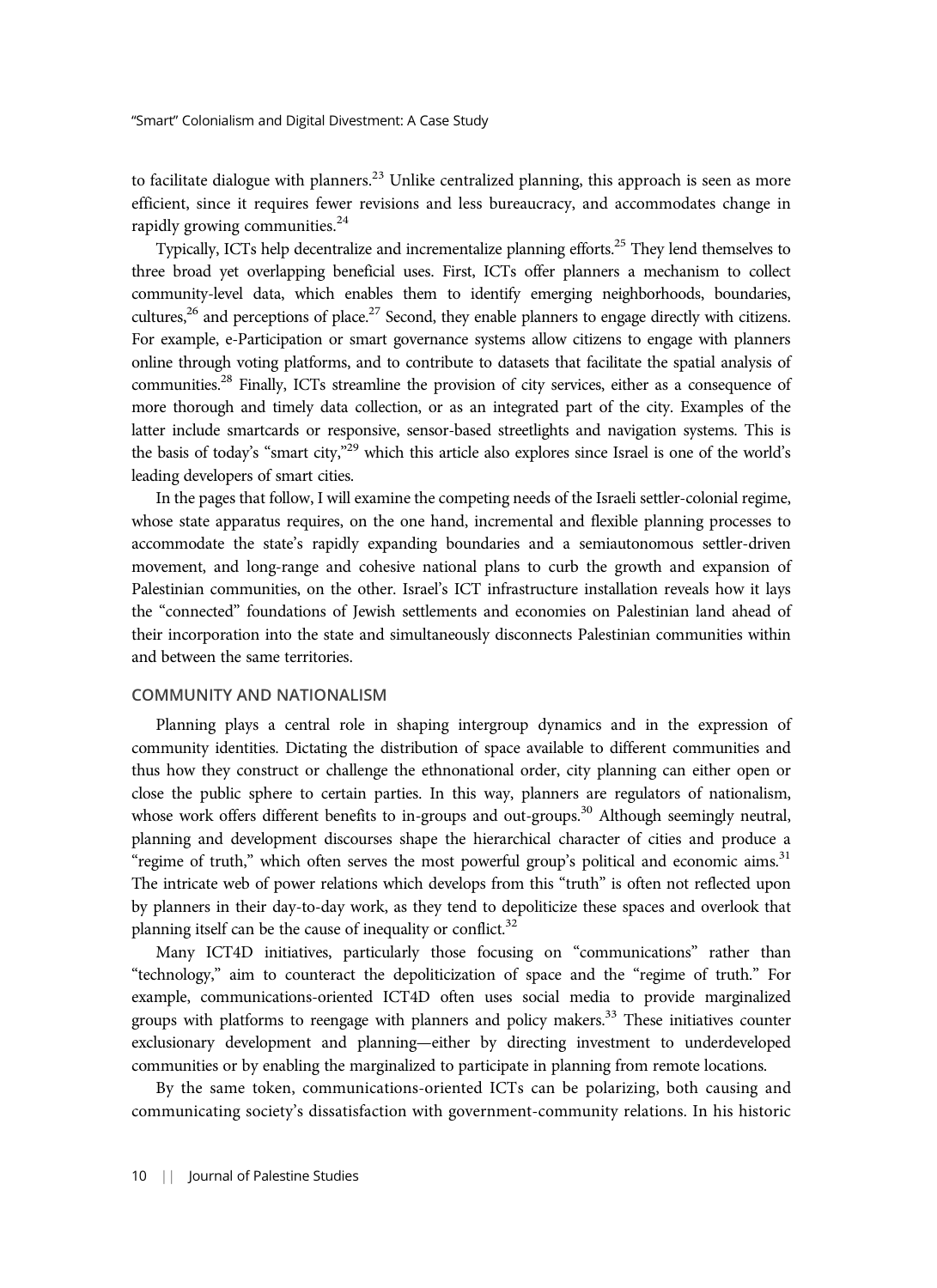analysis of Palestine-Israel's radio telecommunications, Alexander Berler found that ICTs occupied a central role in attenuating societal discontent, particularly as it managed the expectations and aspirations of out-groups. In the presence of developed communications infrastructure, societal aspirations are more likely to challenge governments on current levels of development. In other words, the more connected a society is to the rest of the world, and the more freely it exchanges ideas with groups of higher standards of living, the more likely it is to oppose its own government. At the time of Berler's writing in the 1970s, telecommunications constituted radio, telephone, and the written word. Today, with the widespread integration of ICTs into everyday life, one would expect such a trend to be exponentially more pronounced.

## Settler-Colonial ICT Paradigm

The analysis in this article draws on the settler-colonial paradigm to understand how ICTs can facilitate a nation's extranormative political aims. While many studies of ICT4D highlight implementation failures, specifically their shortcomings in accounting for context and inequality,<sup>34</sup> I argue that such failures are central to the successful functioning of settler colonialism and have yet to be empirically examined or theorized alongside community-level data. This study applies settler-colonial theory to community-level demographics in an effort to define the relationship between the two in the case of one modern, and as yet incomplete, settler-colonial venture: Palestine-Israel. In particular, I examine *demographic displacement*, economic exploitation, and political control.

The goal of demographic displacement, or demographic engineering, is to ensure a favorable ratio of the colonizer to the indigenous. Thus, ensuring such a favorable ratio serves as the threshold for most decision making in settler-colonial contexts, with *economic exploitation* occurring selectively to benefit settlers when they are unable to displace the indigenous. In the case of ICT4D, I show that the level of permanency such an investment entails for the indigenous serves as an intervening variable in terms of the level of exploitation that occurs. In such cases, and as long as it does not enhance their permanency on the land, ICT4D may inadvertently benefit indigenous groups. In cases where displacement cannot be achieved, ICTs are used by settlers to exploit the indigenous who remain. Lastly, political control is critical to obtaining indigenous land and entails the manipulation of the political systems of both the settler group and the indigenous to curtail the latter's participation in decision making. Such political control includes assembling regulatory bodies or passing legislation that supports the technology needs of the settler—or failing to do so when it would benefit the colonized. It may also entail manipulating the connectivity technology provides, as well as its content. The latter approach is more subtle but nonetheless serves to manage the expectations of indigenous groups.

It is these facets of settler colonialism that shape the story of Israel. Planning is, in many ways, a form of storytelling, and planning texts—most notably in the Israeli case—write the history of the state while laying the foundations for its future. The repopulation of "abandoned cities,"<sup>35</sup> abstract notions of an "ideal demographic balance,"<sup>36</sup> and judgments as to which theories and models constitute a modern or provincial approach to planning<sup>37</sup> do not reflect the Palestinian reality. Not surprisingly, such plans fail to align with Palestinians' interests. Despite the use of mainstream, normative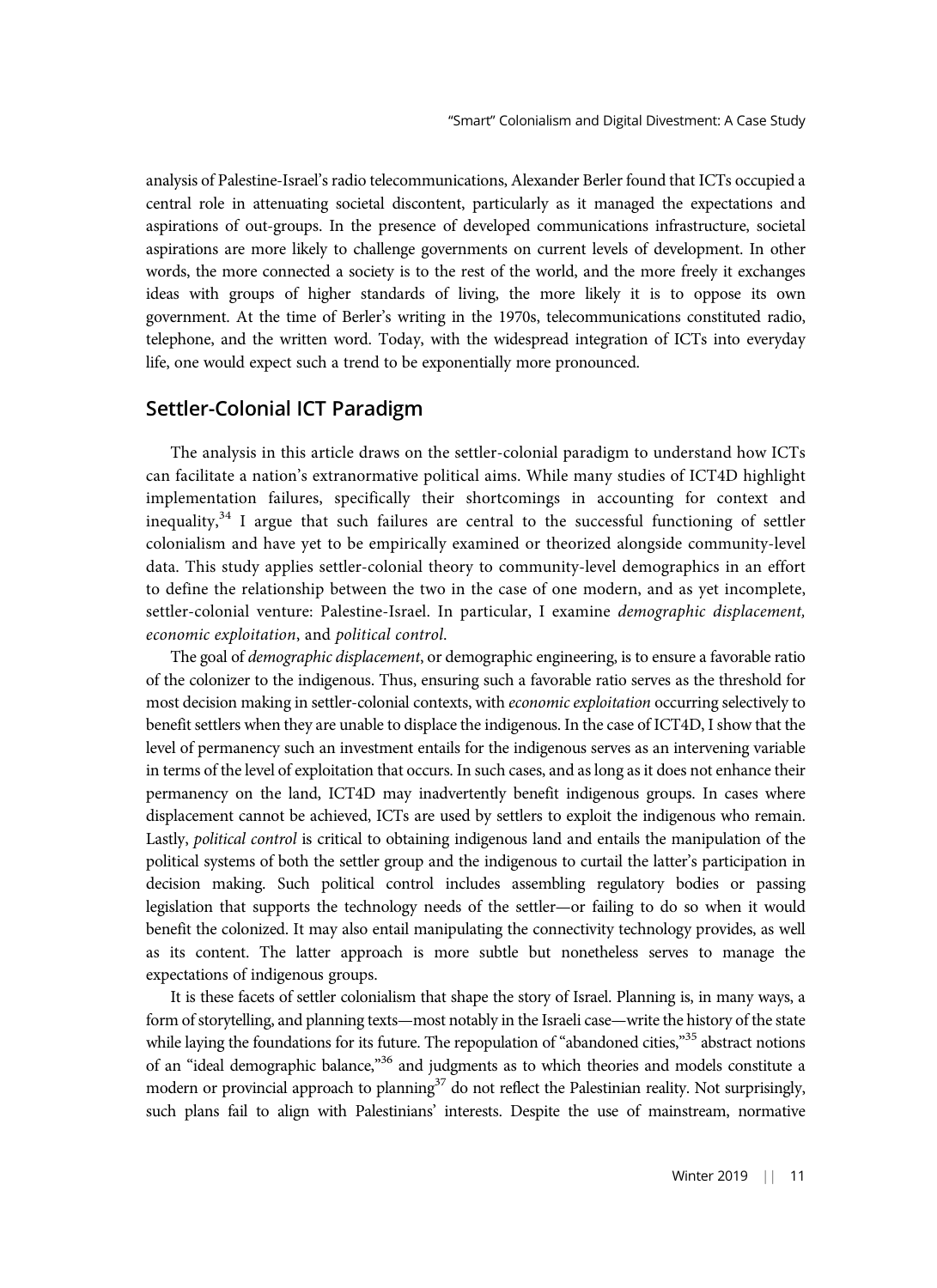development language, the discourses of settler-colonial regimes as they relate to the public interest can easily be located within their extranormative aims.<sup>38</sup>

# The Case Study: Israeli Planning

City planning in Israel has followed a complicated and controversial trajectory since the state's founding in 1948. From that time, and until the early 1990s, a momentous transformation occurred: Palestinian cities and towns throughout the country were evacuated and their former residents, unable to return to their homes, relocated to other countries in the region or remained within the new state, resettling in the north or south and around coastal cities, such as Haifa and Nahariya. Simultaneously, a massive influx of Jewish immigrants rapidly resettled former Palestinian cities and towns or established new settlements and townships throughout the countryside.

Zionist settlement and immigration were managed by the British prior to the creation of the state, and by the Israeli military thereafter. Akin to instances of colonial implantation elsewhere, many of the Jewish settlements reflected the designs of the colonizers' own models and planning needs.39 And like other European colonizers, the Zionist leadership of the newly established state resorted to centralized planning.<sup>40</sup> They used Ottoman and British law to expropriate Palestinian land, as spatial planning and development were placed in the service of Zionist colonization. After 1967, they did the same using Jordanian law, despite the prescription under international law that occupying forces must enforce the indigenous legal and administrative systems in place prior to occupation, with the aim of providing stability to the occupied group's community.

In the early 1990s, the Oslo Accords set in motion a series of agreements between the Palestine Liberation Organization (PLO) and the Israeli government that purportedly sought to reorganize the spatial-demographic arrangement, ushering in the possibility of an independent Palestinian state. At the time, the State of Israel occupied the area east of the Green Line, the West Bank, and Gaza—areas referred to by the Accords as the occupied Palestinian territories (oPt). The stated objective of Oslo was to set in motion a multiphase Israeli withdrawal from the oPt, and under the agreement, the West Bank area was divided into three administrative territories—Areas A, B, and C—to be jointly or separately governed. Even today, the return of Palestinian land has not occurred; indeed, the expansion of illegal Israeli settlements beyond the Green Line has been ongoing. Israel continues to pass legislation to legitimize its presence in the oPt by "legalizing" both new settlements and older ones, incorporating them all but in name within the state.

Historically, Israeli planning and development have been characterized by a hierarchical, topdown approach, based on the state's two primary goals: population dispersal and the settlement of border regions to increase Jewish presence over the land.<sup>41</sup> By design and necessity, new settlements on Israel's periphery have been dependent on centralized government and Jewish metropoles, as they were settled in the absence of local economic infrastructure.<sup>42</sup> Many new Israeli immigrants, particularly those of Middle Eastern or African descent and those with lower socioeconomic statuses (SES), are directed to these areas. This group, often referred to as Mizrahim, populates most rural townships, or "development cities," which are located within or alongside Palestinian towns in order to curb the latter's development and expansion. Further up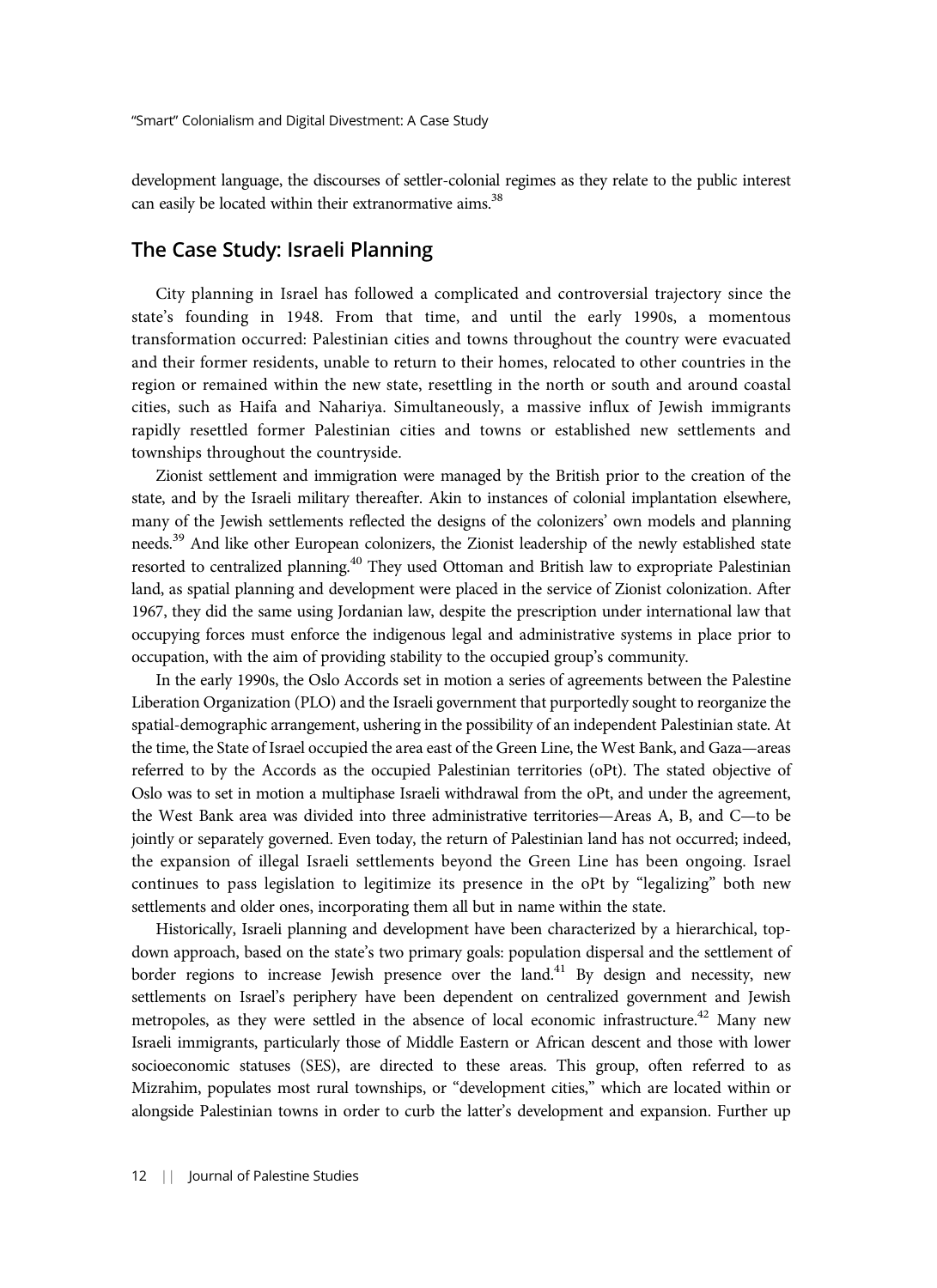the pecking order, above both the Palestinians and Mizrahim, are Jewish immigrants of European origin, the Ashkenazim, considered Israel's "founding" or "charter" group.<sup>43</sup> Today, individuals from this group tend to immigrate to established cities, where they invest high levels of social and economic capital. Below the Ashkenazim and Mizrahim, but above those Palestinians residing in the oPt, are the Palestinian citizens of Israel (PCIs), who remained within the state's borders in 1948 and now represent 20 percent of its population. While the PCIs hold Israeli citizenship and are nominally afforded the same rights as other Israelis, like Palestinians in the oPt, they are prevented from obtaining permits to accommodate the natural expansion and development of their towns, they receive fewer government funds than their Jewish counterparts, and, for all intents and purposes, they reside in Israel as second-class citizens.<sup>44</sup>

## ICTs in Palestine-Israel

Since the establishment of the Palestinian Authority (PA) in accordance with the Oslo Accords, Palestinians in the oPt have been legally permitted to import and establish their own ICT infrastructure.<sup>45</sup> However, oPt infrastructure is highly deficient when viewed in terms of territories with comparable income levels, a fact that is largely attributed to Palestinian dependence on Israeli permit systems—a mainstay of the settler-colonial regime.<sup>46</sup>

Israel controls access to internet frequencies by: limiting the PA's ability to develop infrastructure in Palestinian-controlled Area A; allowing limited development in Area B, under ostensibly joint Israeli-Palestinian control; and forbidding development in Area C, which represents the majority of the oPt, and is under the exclusive control of Israel. $^{47}$  In addition, there is a striking difference in the ability of providers to import equipment such as transmitters; doing so can take up to two years for Palestinians in the oPt, but typically only weeks for Israelis.<sup>48</sup>

Moreover, due to Israel's restrictions on the development of fiber-optic cable technology and other fixed ICT infrastructure, Palestinians must use the only fixed ICT (that is, broadband internet and landline) provider permitted to build in Area C, PalTel, which routes all calls through Israel.<sup>49</sup> As a result, Palestinians pay twice for their calls—once to the Palestinian-owned PalTel and a second time to its Israeli counterpart.

Until 2009, the cell phone company Jawwal was the only Palestinian-owned cell phone service provider operating in the oPt, deploying 2G and, less often, 3G. Around that time, Israel permitted Wataniya (now Ooredoo<sup>50</sup>) to enter and diversify the market, but granted this Palestinian company the lowest frequency spectrum (among commercial providers) in the world.<sup>51</sup> Finally, in late 2015, Palestinian cell phone providers in the oPt were legally permitted to deploy 4G. Akin to users that rely on PalTel landline services, who pay both the Palestinian company and the Israeli one to route calls through Israel's switchboards, cell phone users pay added fees for long-distance calling, as Ooredo and Jawwal were assigned two separate area codes. Such costs are magnified once again due to insufficient coverage and associated roaming throughout the oPt.

Despite the new mandate for 4G, most Palestinians today continue to operate on only 2G bandwidth.<sup>52</sup> At the time of this writing, Ooredo had announced that it planned to offset some of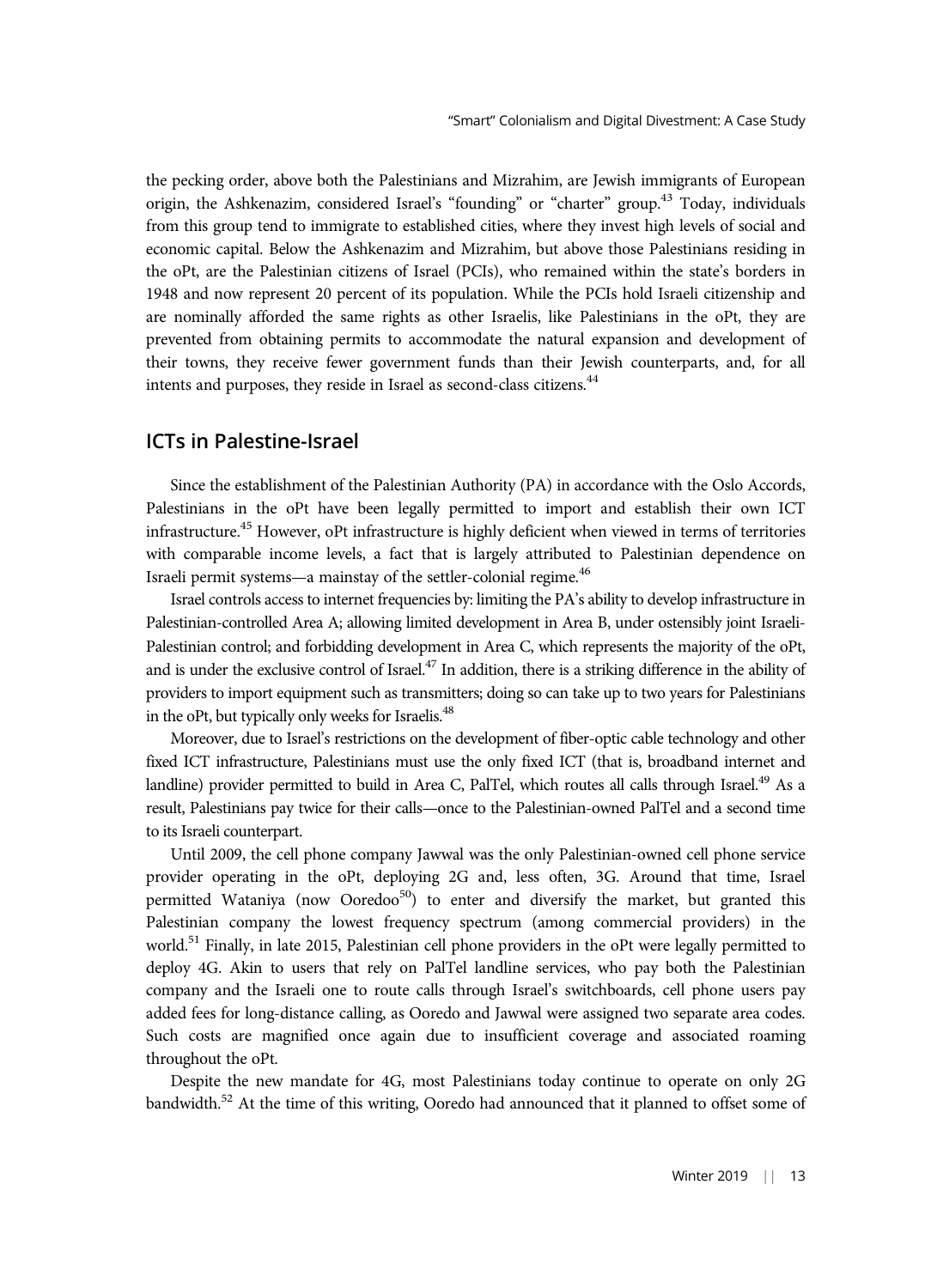these added fees by providing free 3G to Palestinians in the oPt and free calls to its users in Gaza. Nonetheless, over a quarter of Palestinian mobile users continue to contract with Israeli providers using the same networks that service illegal settlements within the West Bank.<sup>53</sup> Not only is the Israeli market liberalized, with four major (and cheaper) providers, but connections are among the fastest in the developed world and provide users frequencies up to two thousand times greater than that of their Palestinian counterparts.

If ICTs are to be understood within the settler-colonial framework, and its goals of spatial displacement and political and economic control, one would be remiss not to analyze the reality of all groups involved: the PCIs, oPt Palestinians, settlers in the oPt, and Jewish Israelis residing inside the Green Line. It is important to note that many studies on Palestine-Israel do not correctly capture or compare the diversity of connectivity between populations on either side of the Green Line. These omissions also do not account for service provision to Israeli settlers in the oPt (distinct from those within Green Line), or to the PCIs, who are often omitted altogether from such studies.

By examining the four groups enumerated above, it is clear that while they may be located in many of the same places, these groups live in highly disparate conditions. The analysis that follows demonstrates that it is within these overlapping spaces and disparities that we can best understand the settler-colonial enterprise and ICTs' role therein. Here, colonizers are in the unique position of choosing between advancing their own development and that of the occupied under conditions that defy reason, normative development, or profit motive.

## Settler Colonialism: Re-engineering the Rules and Norms of ICT4D

Many scholars have noted that settler colonialism is most obvious where it fails.<sup>54</sup> As ICT4D and modernization missions are oriented around market flows rather than the social contract, their use often inadvertently marginalizes the poor who reside on the fringes of the market. The Israeli case is no exception, although interventions omit indigenous economic growth by design rather than happenstance, in this instance. What is unique here is that the settlers live among the indigenous, making the primary benefits of ICT4D difficult to assign discriminately. Thus, Israel's approach to ICT4D amid the continued presence of Palestinians on the land reveals the mechanics of a settlercolonial system in which ICT4D fails to "modernize."

Inside the Green Line, ICT infrastructure enjoyed by the PCIs is deceptively similar to that of Jewish Israelis. Those (mostly displaced) Palestinians remaining within the state after 1948 were granted Israeli citizenship, and therefore seemingly share the same benefits. In particular, they enjoy similar levels of wireless connectivity to other Israelis. The difference lies in the two groups' connectivity through fixed infrastructure, which requires the permanent installation of hardware and a permit.

ICT infrastructure is like any utility, such as water, gas, or electricity.<sup>55</sup> Its deployment faces many of the same obstacles as any infrastructural improvement. Israeli planners note that furnishing new ICT hardware to what they refer to as "preexisting villages"<sup>56</sup> can be problematic, requiring significant creativity to retrofit old buildings with new connections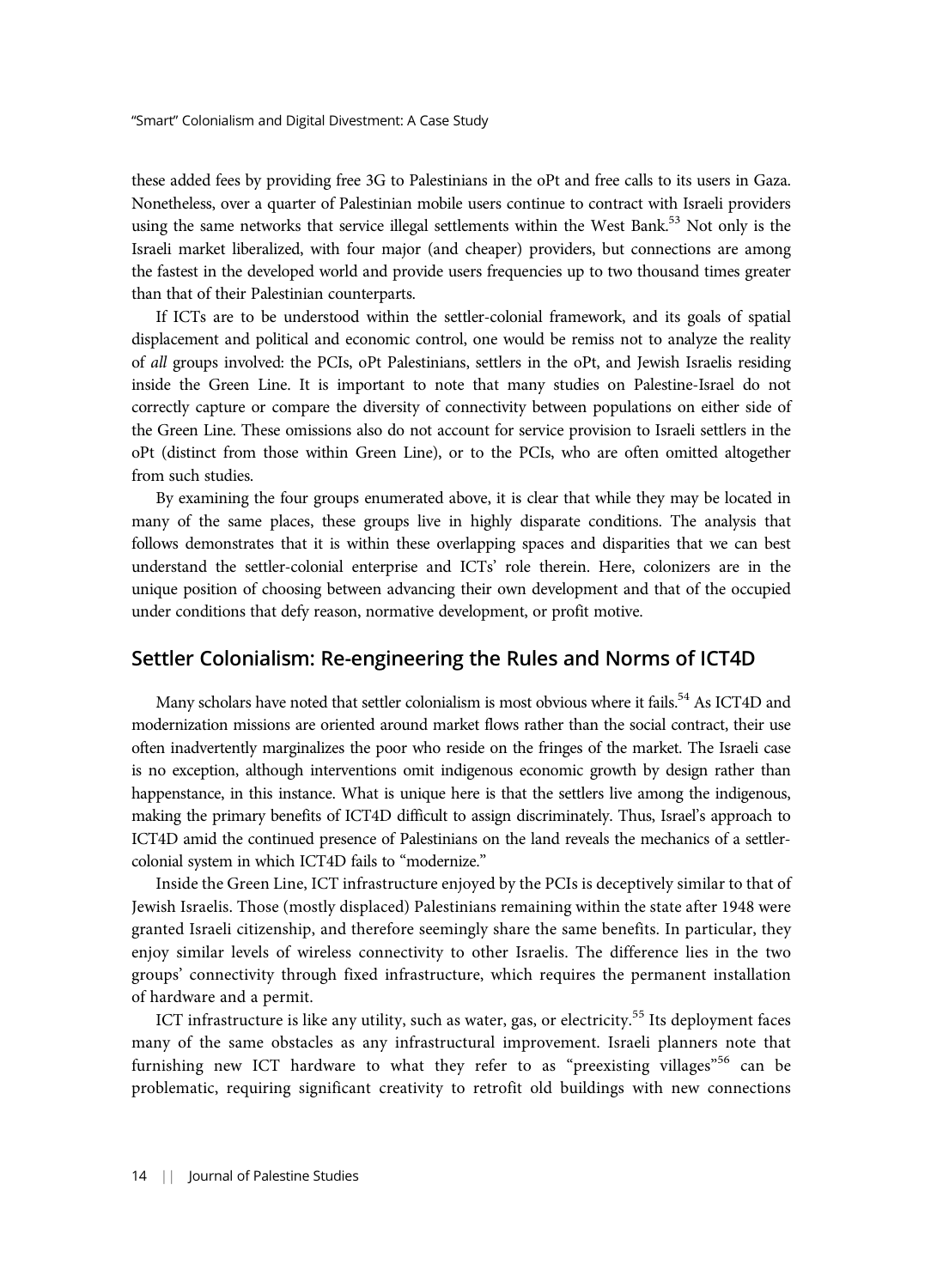without compromising historical integrity. Nevertheless, Palestinian localities inside the Green Line that have been "resettled" by Jewish immigrants manage to obtain easy access to quality fixed broadband internet connection, while the PCIs who reside outside the mixed cities must use poor fixed-ICT infrastructure.<sup>57</sup>

Outside the Green Line, the reverse is true. As detailed above, investment in fixed ICT infrastructure, at least in Area A, is determined by Palestinian providers and permit systems. Nonfixed infrastructure and cell phone bandwidth are controlled by Israel and are thus similar to the PCIs' fixed infrastructure. The different ways in which Israeli planners deploy ICTs—which are ordinarily aimed at integrating marginalized communities—between the two populations are illustrative of Israel's exceptional ICT4D policies, notably revolving around national goals rather than need. This is especially clear where plentiful 4G cell phone coverage penetrates deep into the rural parts of the oPt for settler use, regardless of need or legality, while at the same time, coverage for Palestinians—who have only 2G or 3G connections—is not responsive to need or population density.

This differentiation between population groups is achieved largely by Israel's manipulation of the permit systems governing construction. In the oPt, cell phone coverage and bandwidth allocation are outlined by Telecommunications Law 3/1996 and fall under the auspices of the Joint Technical Committee (JTC), which is meant to represent the interests of both Israelis and Palestinians pursuant to Oslo. However, the JTC has not met in over twenty years, and permissions to build towers in the oPt (except for in Palestinian-controlled Area A) have until now been issued by the Israeli government. Like permits for other infrastructural improvements, tower permits are not approved for Palestinians for purported security reasons, and equipment imports are limited on the same grounds. In addition, such infrastructure must also be placed in elevated areas to be functional, and more often than not these areas are settled exclusively by Jewish Israelis.

The differentiation described demonstrates that ICT4D distribution is dictated by the stage at which the land has been effectively resettled and by the practicalities involved in managing occupied populations. As many point out, settler colonialism is a means to an end—displacement. However, this end may also be achieved through assimilation, subordination, or other means. Inside the Green Line, Palestinians are a numerical minority and are less existentially threatening than in the oPt; in short, the settler-colonial mission has largely been achieved there with the PCIs submitting to Israel's political systems, whether they choose to participate in them or not. In the oPt, Israel asserts greater political control by barring the installation of infrastructure or by preventing the assembly of ICT4D regulatory bodies altogether. It does so by manipulating international law governing conflict and invoking security concerns and priorities to supersede such legal instruments, which otherwise prioritize the development of the occupied group.<sup>58</sup> Thus, like settler-colonial systems more broadly, its ICT4D failures are most evident where Israel has not achieved a favorable demographic; here, the technology fails to "modernize" the relevant demographic in the way it is intended. For Palestinian populations in northern Israel, along the coast (inside the Green Line), and in much of the oPt, ICT4D is deployed in such a way as to localize rather than globalize communities—contrary to its intended function.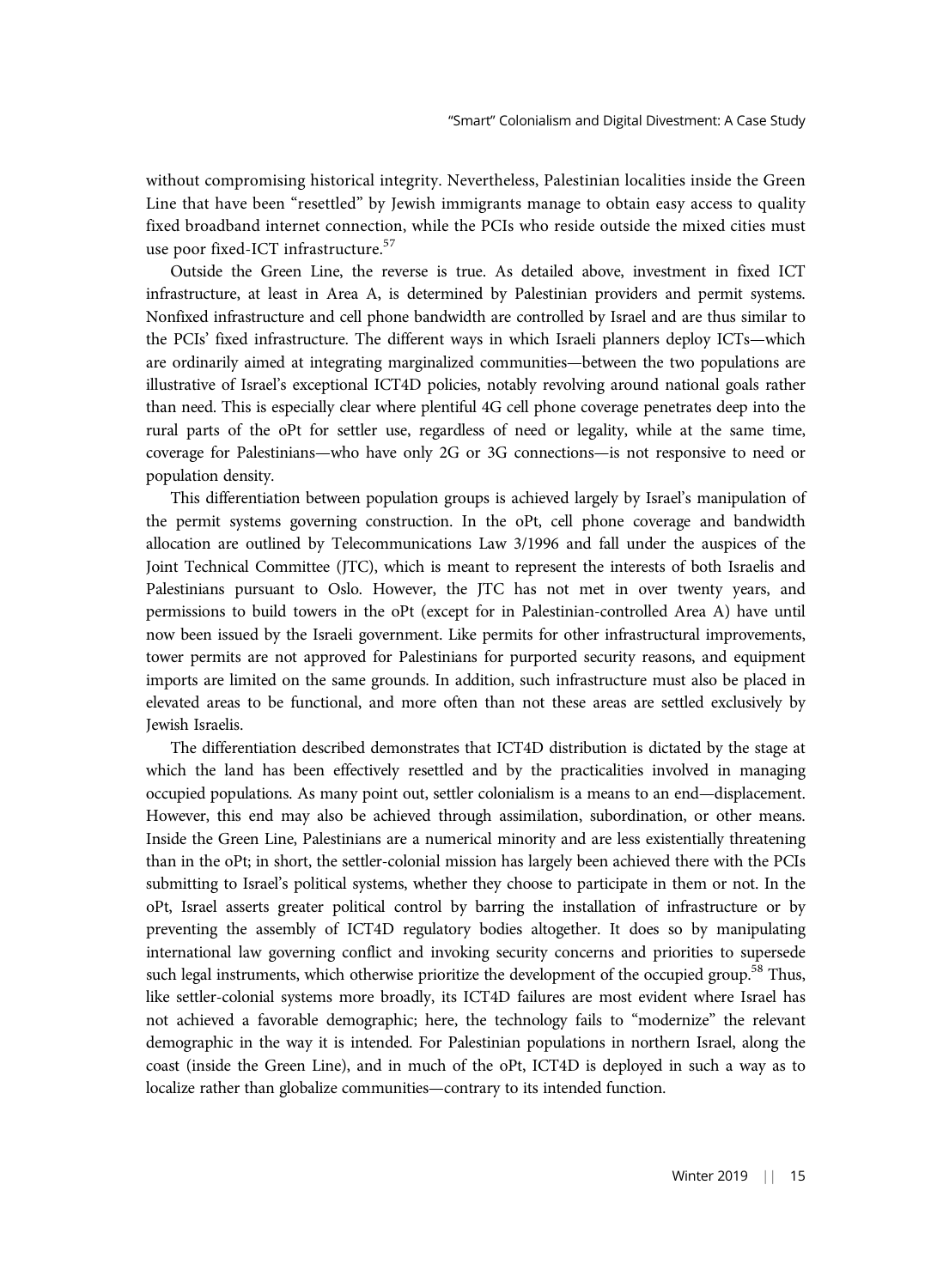# Planning for Failure

Prior to 1948, Israel's planning, however informal, could be best characterized as decentralized guided as it was by a settler movement rather than a state. But since the state's founding, rural populations have relied heavily on centralized planning to offset their dependence on the state's central, densely populated urban core.<sup>59</sup> Such is the case not only because of the government's affinity for traditional planning, but because Israel's planning and economic development scheme was crafted around a national policy of population dispersal rather than informed by ordinary, organic growth.<sup>60</sup>

Today, Israel's urban population has increased exponentially, and the state's boundaries have expanded, with Jewish immigrants relocating to both sides of the Green Line in growing numbers. Guided by the Zionist project, the state continues to locate and fund settlement towns and conurbations in the oPt that are dependent on the central government. Incremental planning occurs only where state and settler efforts to resettle the land diverge. Such would be the case when expansion follows settler groups' installation of new outposts, or the decision to "vacate" (as opposed to formally evict) Palestinian neighborhoods. In such instances, Israel uses a hybrid form of master and incremental planning—incremental while it is illegally expanding settler communities, and master planning once these become fully integrated into the state and are used to advance its borders.<sup>61</sup>

Israel's investment in ICT infrastructure that covers private Palestinian land as well as illegal settlements in the oPt enables it to support quasi-independent settler expansion. By providing settlers with a flexible network that connects urban Israeli centers—new as well as unofficial Jewish settlements—and their respective resources, Israel enables inorganic migration patterns, which, alongside its investment in ICT4D, demonstrates a complete reversal of planning norms and practices.

Upon entry into Israel, Jewish immigrants are settled as a priority in "development towns" with little to no structural economic opportunities. These urban settlements, or satellite towns, are strategically located to service the surrounding agricultural settlements.<sup>62</sup> They absorb new immigrants who, for the most part, are characterized by their low SES and lack of education and employability.<sup>63</sup> As a result, many of these new settlers compete with Palestinians for jobs. While some new Israeli immigrants do eventually migrate toward the city for work, the high cost of living there often turns initially state-sanctioned housing into long-term homes, particularly as the "founders" of such conurbations tend to hold higher positions in the social hierarchy, conferring economic (and social) benefits that would be inaccessible to them otherwise.<sup>64</sup> Despite the absence of human or capital resources in these satellite towns, Israeli settlers inside the oPt enjoy high levels of connectivity comparable to that of their city-dwelling Israeli counterparts in central Tel Aviv. Such is the case irrespective of the settlement's age, stage of development, and need or demand related to population density (see figure 1).

Such a settlement practice, while irrational and contrary to basic planning norms, finds support in one interesting and highly contested theory. Richard Florida's theory of migration, detailed in the Rise of the Creative Class, comes closest to rationalizing such a dynamic.<sup>65</sup> Florida's main premise is that high SES migrants flow toward locales with amenities and unique social benefits rather than for the availability of jobs. In the case at hand, one could surmise the draw for such migrants is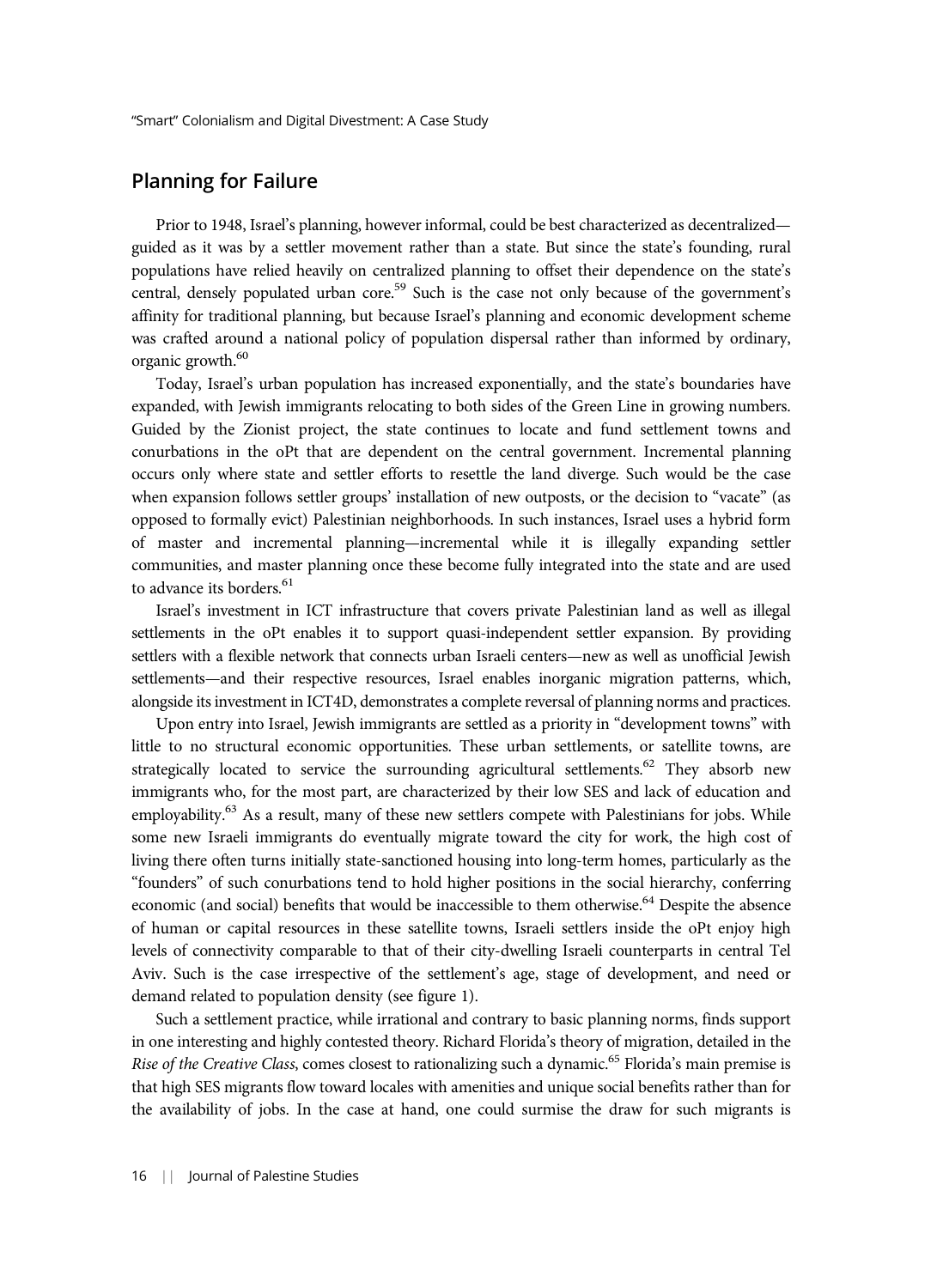

Figure 1. Comparison of cell phone coverage between settlers and Palestinians in the oPt.

proximity to and engagement with the Zionist movement rather than economic opportunity. Notwithstanding the criticisms his assertion may have generated,  $66$  Florida argues that widespread ICT accessibility and changing work cultures enable creatives to access jobs and industry remotely, freeing them to live anywhere they choose, and prioritizing access to arts, entertainment, and sporting venues, for example—rather than economic opportunity. Florida contends that today the "creative class" is the driving force of economic development, and he includes among its ranks professionals in science, education, finance, and law. Critics argue it is impractical and improbable that individuals would relocate for easier access to, say, the beach or the ballet in the absence of a job. Although it is increasingly true that job tasks can be performed remotely, the widespread use of flexible, ICT-based work has generally been found not to be a significant factor in migration, much less a driver of migratory patterns.<sup>67</sup> For settlers in the oPt, however, this phenomenon is both the exception and the rule. While the SES of Florida's creative class is quite different, the same settlement-development standard appears to function in the case of many new low-SES Jewish settlers. In other words, it is settlement that dictates industry and ICT investment rather than the other way around.

Typically, migration flows follow economic opportunity, from poor ICT-based infrastructure countries and regions to those with highly developed ICT-based infrastructure,<sup>68</sup> the premise being that industry and employment drive migration. In other words, people move to areas where they can find work, and because ICTs augment economic growth, migration flows tend to follow the conventional rural-urban direction, since it is in the cities that there are greater job prospects.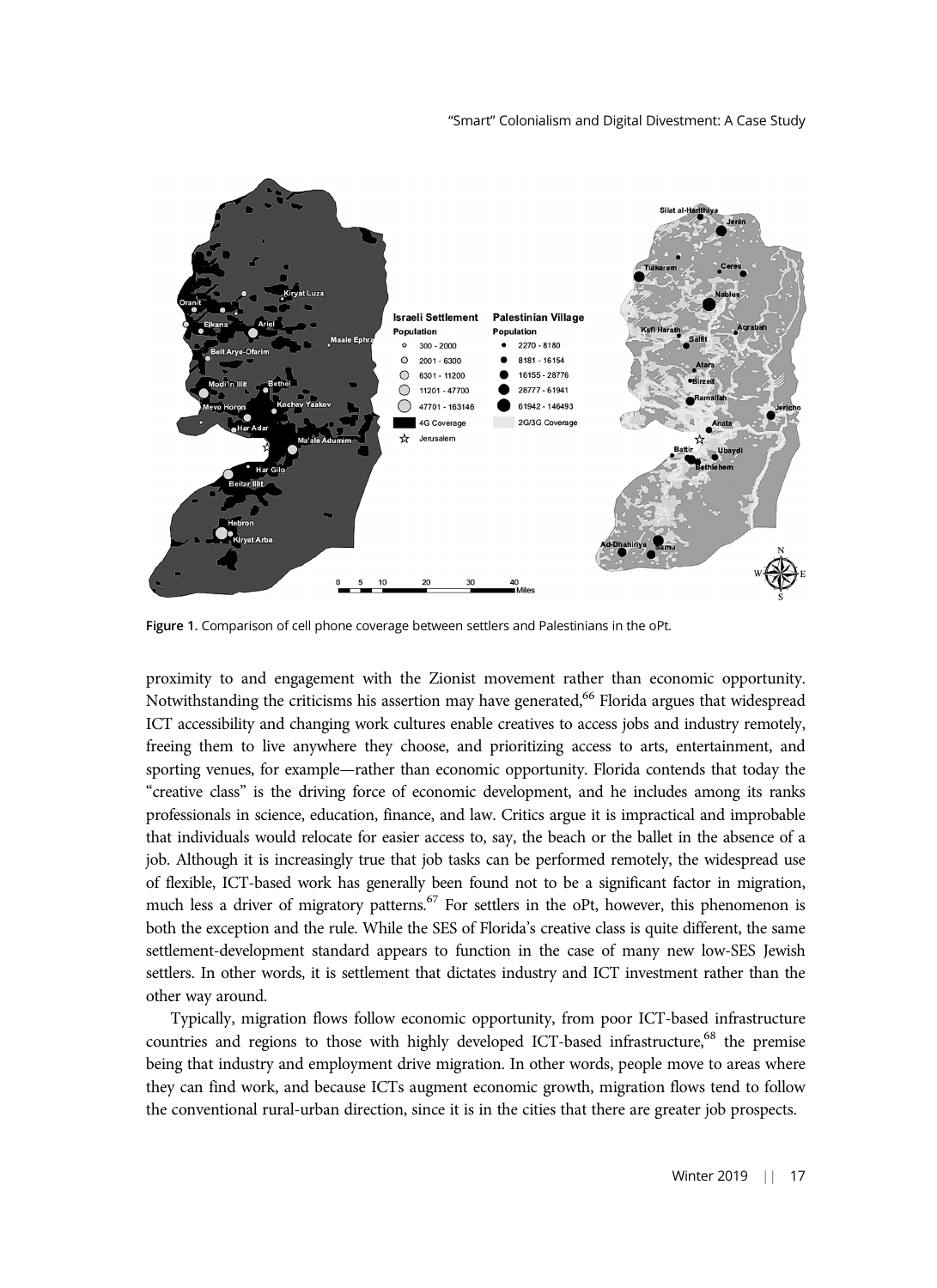Although Palestinian migration to new localities is a rare occurrence (as the Israeli authorities seldom approve the establishment of new Palestinian communities), Palestinian laborers continue to move from rural to urban areas, from urban to urban areas, or stay and commute to work in Israeli settlements on either side of the Green Line (see table 1).<sup>69</sup> These patterns suggest that for Palestinians, economic opportunities dictate where they live, while for Jewish Israelis, settlement dictates opportunity.

| TABLE 1. FIVE-YEAR MIGRATION PATTERNS AMONG JEWS AND NON-JEWS, BY PERCENTAGE (2003-2008) |            |                  |                              |           |                 |                 |                 |                 |
|------------------------------------------------------------------------------------------|------------|------------------|------------------------------|-----------|-----------------|-----------------|-----------------|-----------------|
|                                                                                          | (N)        | Same<br>locality | <b>Different</b><br>locality | (N)       | Urban-<br>Urban | Rural-<br>Rural | Urban-<br>Rural | Rural-<br>Urban |
| Total                                                                                    | (291, 322) | 86.1             | 13.9                         | (40, 417) | 67.4            | 7.6             | 17.1            | 7.9             |
| Jews                                                                                     | (241, 868) | 83.8             | 16.2                         | (39,048)  | 67.4            | 7.7             | 17.6            | 7.3             |
| Non-Jews                                                                                 | (49, 454)  | 97.2             | 2.8                          | (1,369)   | 69.2            | 1.9             | 4.6             | 24.3            |
| source: Israel Census of Housing and Population, Statistical Abstracts 2003–2008.        |            |                  |                              |           |                 |                 |                 |                 |

Studies show that access to ICT infrastructure exponentially improves nations' economic outputs, even absent human capital or resources.<sup>70</sup> Be that as it may, ICT4D critics caution against grand infrastructural investments in underprepared cities, particularly where local economies are weak or based on industries incongruent with such costly investments, as these end up being underutilized. The deployment of ICT infrastructure in the oPt reveals how Israel localizes and confines Palestinian economies while privileging the growth of that of its settlercitizens. Studies have shown that ICT investment would greatly aid remote and isolated Palestinian economies in Gaza and the oPt that depend heavily on teleconferencing and remote work to overcome spatial blockage.<sup>71</sup> Today, Palestinian economies<sup>72</sup> underperform on multiple fronts compared with their Israeli counterparts—in terms of GDP, exports, and poverty levels, for instance—but they also exhibit high levels of technical training and readiness.<sup>73</sup> Despite these disparities, ICTs are the fastest growing sector in the Palestinian economy, with an annual growth rate of over 10 percent, contributing to 8 percent of Palestinian GDP in the oPt.<sup>74</sup>

Many virtual partnerships exist within Palestinian communities across Palestine-Israel, particularly between the oPt and Gaza.<sup>75</sup> Palestinian ICT professionals are widely viewed as an untapped resource for the region and for the Arabic-speaking market in Israel, particularly for their potential in software development.<sup>76</sup> In contrast with ICT investment in ill-equipped, resource-poor communities, such as Jewish development towns, Palestinians are not only poised for such investments, many are forced to use such technology— limited as it may be—as a result of the confining conditions of the occupation.

One would thus expect to see high returns on Israeli investment in Palestinian ICT4D from either side of the Green Line. Instead, Israel, at its own expense, actively limits Palestinian development with slow, intermittent connections—with one exception: where Israel cannot practically displace Palestinian communities or "complete" its settler-colonial mission, as it has within the Green Line, the state resorts instead to *colonial* practices that simultaneously localize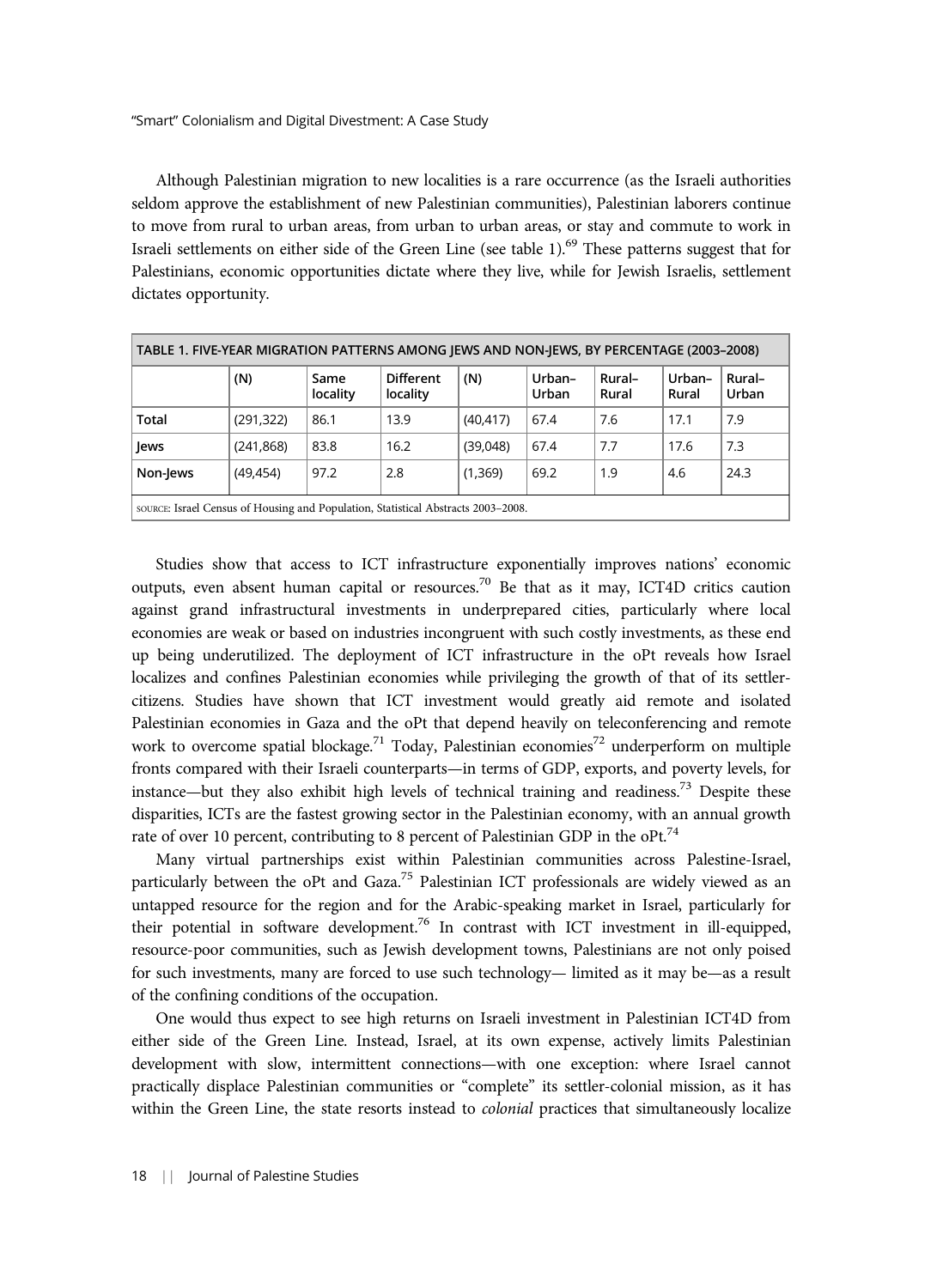Palestinian movement and ICTs and levy heavy taxes on their use. Israel's regulation of Palestinians' telecommunications market extracts heavy fees for roaming and calls, both within and between providers. Such manipulations of Palestinian bandwidth fragment the movement of Palestinian bodies, capital, and ideas, curbing both physical and economic expansion.

# Regulating (Dis)content

Israeli ICT4D policy, along with the massive influx of capital and immigrants into the country, reveals how, for Jewish Israeli society, hyperconnectivity enhances Israeli nationalism and digital citizenship. For the Palestinians who remain on either side of the Green Line, in contrast, low levels of connectivity have further fragmented the Palestinian national movement as well as Palestinians' expression of discontent whether vis-à-vis the conflict or with respect to the development of their towns and cities.

#### ISRAEL'S SMART CITIES

Many cities around the world are becoming increasingly "smarter," with the gradual proliferation of ICT technology. No complete list of so-called smart cities yet exists due to the rapidly growing variety of cell phone applications and infrastructural advances, but we know that Israel is one of the world leaders in smart city *development*. Israeli planners and private firms service large-scale, ICT-based projects at the government level around the world.<sup>77</sup> In recent years, a neoliberal turn in Israel's ICT4D policies, accompanied by foreign private investment, has resulted in the emergence of several smart cities. The Jewish diaspora's investment in Israeli municipal services has led to a proliferation of such cities, both inside Israel and across the Green Line.

Smart cities, in which ICTs are seamlessly integrated into the management of urban affairs, serve as the ultimate "playground" for real estate speculators, futurists, and master architects with excess cash to fund massive urban experiments. They integrate multiple ICT-based technologies in managing community assets—such as transportation systems, electricity, and platforms for deliberative engagement—and are intended to streamline and personalize city services. The cost of planning and implementing such endeavors is exorbitant and is mostly borne by outside, private investors, particularly in the case of remote settlements and infrastructure-poor communities. As in other instances of planning and development initiatives that are bankrolled by foreign funders, foreign investments in Israel do not necessarily benefit everyone equally. This trend is not specific to smart city planning and can be traced back to the origins of the state and its non-ICT4D projects. The largest and most systematic of these projects was the foreign-funded "Project Renewal," launched in the late 1970s to rehabilitate distressed Israeli neighborhoods under a centralized master plan marketed to funders as a Zionist enterprise.<sup>78</sup> Under this public-private initiative, over two hundred neighborhoods were identified as sites for redevelopment, primarily Jewish ones, although less than half have been completed. Along with promoting physical, infrastructural improvements, Hebrew-language learning initiatives and other directives were established and funded by exclusively foreign Jewish-diaspora communities. Project Renewal's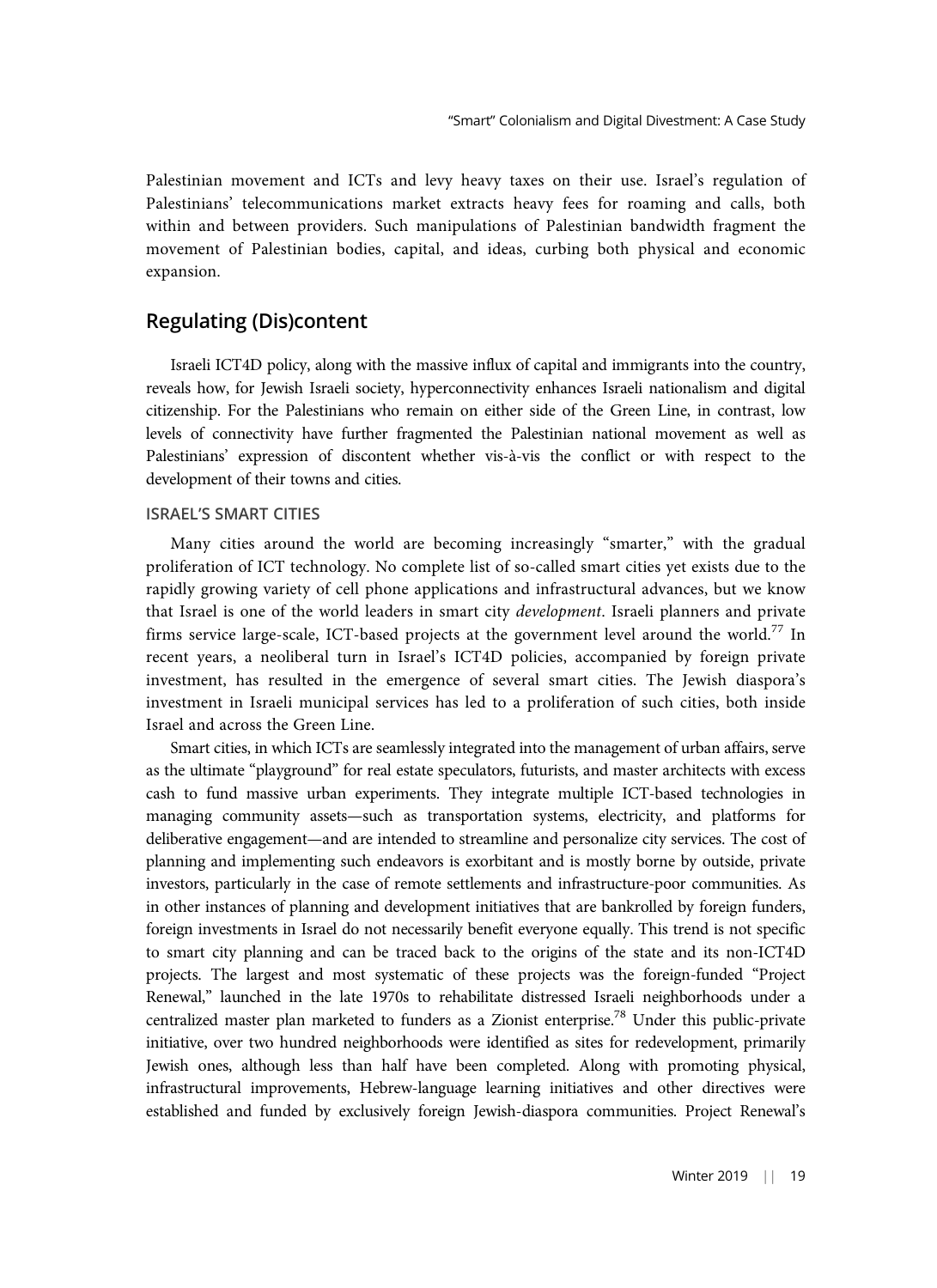emphasis was identical to Israel's current resettlement policy, which is to rehabilitate rural, uninhabited regions for the goal of population dispersal and to primarily or exclusively benefit Jewish communities.79

One smart city of note inside Israel is Haluza, located in the arid southern region of the Negev. Predominantly but sparsely populated by Palestinian Bedouin communities, the Negev is characterized by comparable and low overall levels of connectivity among both Palestinians and Jewish Israelis. Haluza serves as a digital oasis in the desert, however, featuring many ICT-based initiatives that serve to effectively decentralize the management of the city, both in its governance and in the deployment of its services. Still, it is clear from its website that Haluza is not an Israeli city meant for all, and most particularly not for its Arab neighbors. Haluza's citizens, who are called "pioneers," are invited to engage in an egalitarian and democratic society by registering as residents on the website. While it is not explicitly stated that the city does not welcome Palestinians, it is clear that Palestinians would not agree to being called pioneers in a land they already inhabit.

#### ENGINEERING PALESTINIAN CONSENT

Earlier, I referenced Berler's 1970s research on communications management in Israel, several decades before the "internet of things," or the total embeddedness of internet-based connectivity in everyday objects and activities emerged in economies and societies across the world. In his research, Berler asserts that urbanization is, to a great extent, shaped by citizens' communication capacity, something particularly relevant to modern ICT4D and city planning.

Berler's examination of social attitudes towards communities, identities, and cities found that with higher media consumption and the free exchange of ideas, societies are more likely to identify disparities in the physical urbanization standards of their cities. At the time of his writing, Berler was talking about the consumption of unidirectional media, such as radio or print media. Berler was surprised to find that Palestinian media consumers were far more cosmopolitan and exhibited much higher levels of media consumption—and thus, psycho-social urbanization—than their Jewish-Israeli counterparts. The Palestinians he surveyed also evinced more ambitious political aspirations than Jewish Israelis, at least with regard to the planning and construction of their communities. Today, the opposite is true, as Palestinians on either side of the Green Line utilize widely disparate ICTs and much lower levels of ICT connectivity. Further, today's ICTs are multidirectional and collaborative.

According to I'lam – Arab Center for Media Freedom, Development and Research, the effects of ICTs on community aspirations on either side of the Green Line are shaped by the settler-colonial enterprise and the day-to-day conflict dynamics resulting from the occupation.<sup>80</sup> Here, a distinction must be made between ICT infrastructure and media consumption, especially new, or social media. While the PCIs can access Israel's sophisticated wireless ICT infrastructure, the levels and types of new media they consume do not necessarily follow Berler's findings from the 1970s. In fact, the opposite appears to be true, as is the case with many rules and norms surrounding urban development and ICTs in settler-colonial contexts. According to I'lam, despite Palestinians' lack of infrastructure in the oPt, new media content and consumption and the level of user-generated new media produced and consumed are reflective of a much more highly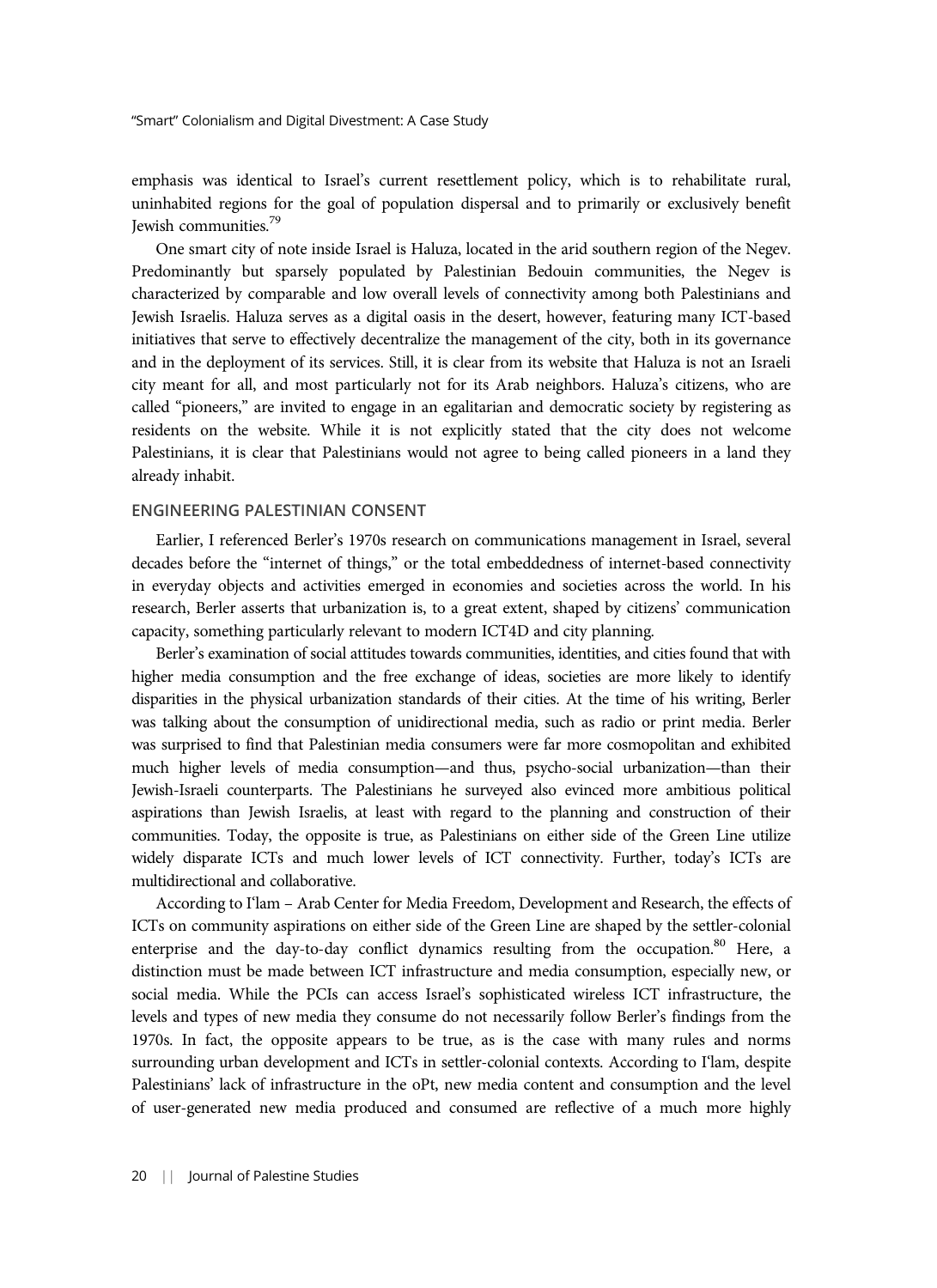politicized, informed, and mobilized populace. In contrast, PCIs enjoy better living conditions and distance from the occupation's violence, resulting in higher levels of consumption overall. Despite PCIs' high levels of new media consumption and developed ICT infrastructure, they exhibit comparatively lower levels of community aspiration and mobilization. A comprehensive follow-up study on Berler's assertions, particularly how they relate to settlers and Israelis on either side of the Green Line, would go a long way toward uncovering how his theory applies to the consumption of current media forms.

\*\*\*

ICTs, particularly as they are used in nations' planning and development, are rapidly evolving. While their unintended negative effects on communities have been extensively documented, it is important to examine them in light of their capacity to reverse universal planning norms and best practices.

This research examines one such case for a nation whose economic development policy is guided by the highly contentious settler-colonial model. As with other instances of settler-colonial projects, analyzing how settlers fail to achieve their mission best reveals the movement's mechanics. In the Palestinian communities on either side of the Green Line in Palestine-Israel, ICT4D's failures are, I argue, intentional and a function of a carefully built network of infrastructure that serves to displace, exploit, and manipulate indigenous groups.

ICT infrastructure and the data that result from its use are increasingly providing planners and scientists with a wealth of information about how citizens conceptualize and shape cities' structures and dynamics. ICTs' potential to improve governance and inclusion, as well as to connect with planners and other citizens, is well documented. As a result, the continued application of the ICT paradigm to the settler-colonial context, and further investigation of its functioning, may therefore also provide us with a new window into the workings of settler-colonial states.

#### About the Author

Anna Kensicki is a PhD candidate at the School of Oriental and African Studies, University of London, and a 2017–18 Palestinian American Research Center (PARC) fellow.

#### ENDNOTES

- 1 Kerry McNamara, Information and Communication Technologies, Poverty and Development: Learning from Experience (Washington, DC: The World Bank, 2003), pp. 1–100.
- 2 Emma Crewe and Elizabeth Harrison, Whose Development?: An Ethnography of Aid (London: Zed Books, 1999), pp. 23–65.
- 3 Christian Buckle, et al., "The Software Car: Building ICT Architectures for Future Electric Vehicles," in IEEE International Electric Vehicle Conference (Greensville, SC: IEEE, 2012).
- 4 Carol L. Stimmel, Building Smart Cities: Analytics, ICT, and Design Thinking (Boca Raton, FL: CRC Press, 2016). On the specific topic of ICTs and safety, see Wullianallur Raghupathi and Sarah Jinhui Wu, "The Relationship between Information and Communication Technologies and the Delivery of Public Health: A Country-Level Study," Communications of the Association for Information Systems 28 (2011); on economic growth as it relates to ICTs, see Simon Batchelor, Nigel Scott, and David Woolnough, Good Practice Paper on ICTs for Economic Growth and Poverty Reduction (Paris: Organisation for Economic Co-operation and Development, 2005); on inclusion, see Dieter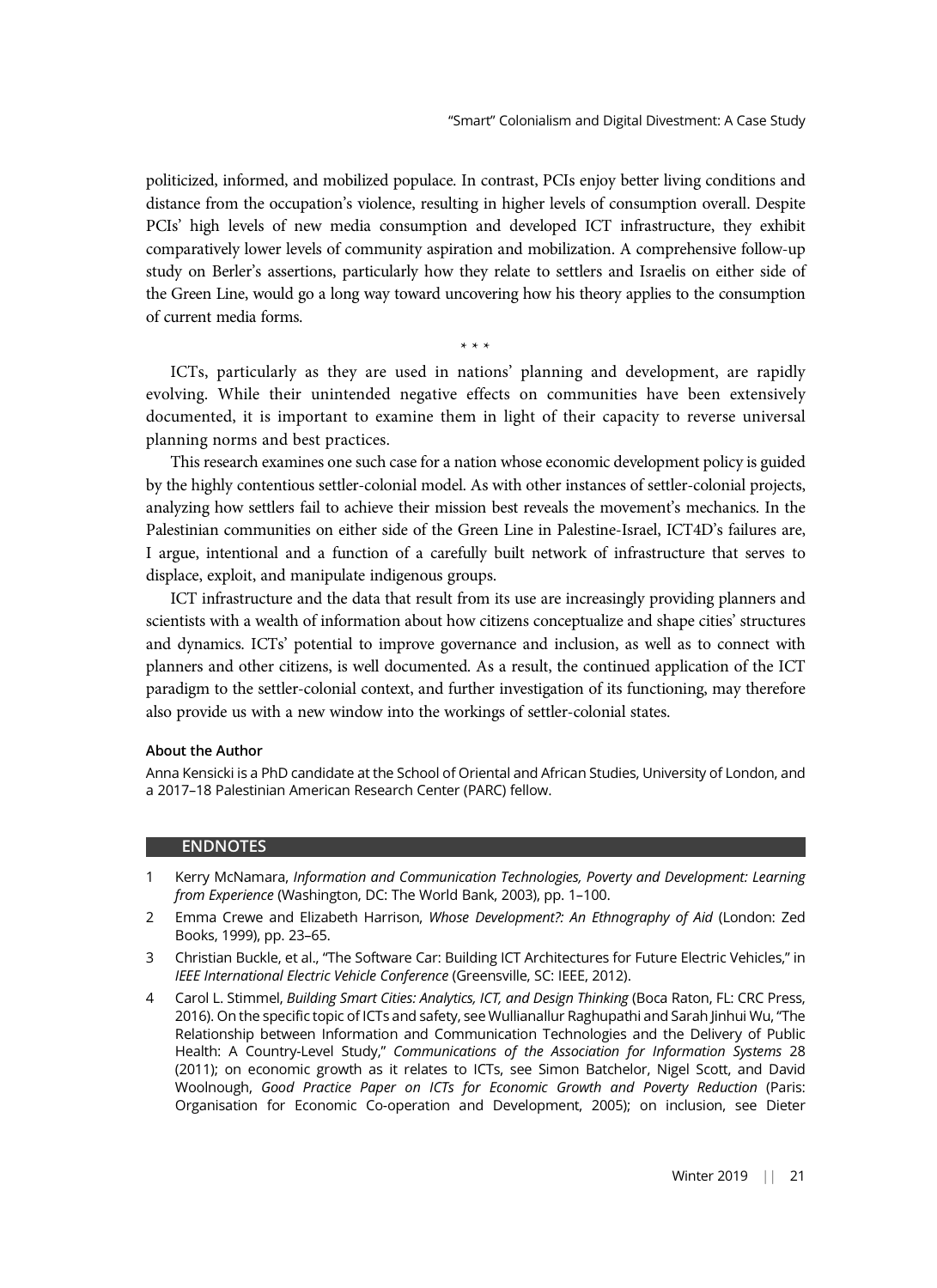Zinnbauer, What Can Social Capital and ICT Do for Inclusion? (Luxembourg: Institute for Prospective Technological Studies, 2007), ftp://s-jrcsvqpx101p.jrc.es/pub/EURdoc/eur22673en.pdf.

- 5 Paul Dourish, "The Internet of Urban Things," in Code and the City, eds. Rob Kitchin and Sung Yueh-Perng (Abingdon: Routledge, 2016).
- 6 David Lloyd and Laura Pulido, "In the Long Shadow of the Settler: On Israeli and U.S. Colonialism," American Quarterly 62, no. 4 (2010): pp. 795–809.
- 7 James Smith, Science and Technology for Development (London: Zed Books, 2009).
- 8 Zehra F. Arat, "Democracy and Economic Development: Modernization Theory Revisited," Comparative Politics 21, no. 1 (1988): pp. 21–36; Akin L. Mabogunje, The Development Process: A Spatial Perspective (London: Routledge, 2015); Haim Yacobi, The Jewish-Arab City: Spatio-Politics in a Mixed Community (Abingdon: Routledge, 2009).
- 9 Wolfgang Knöble, "Theories That Won't Pass Away: The Never-Ending Story of Modernization Theory," in Handbook of Historical Sociology, eds. Gerard Delanty and Engin F. Isin (London: Sage, 2003), pp. 96–107.
- 10 Shlomo Avineri, ed., Karl Marx on Colonialism and Modernization: Dispatches and Other Writings on China, India, Mexico, the Middle East and North Africa (New York: Doubleday, 1969).
- 11 Frederick Cooper, "Development, Modernization, and the Social Sciences in the Era of Decolonization: The Examples of British and French Africa," in The Ends of European Colonial Empires, ed. Miguel Bandeira Jerónimo and António Costa Pinto (London: Palgrave MacMillan, 2015).
- 12 Tim Unwin, ICT4D: Information and Communication Technology for Development (Cambridge: Cambridge University Press, 2009).
- 13 Geoff Walsham, "ICT4D Research: Reflections on History and Future Agenda," Information Technology for Development 23, no. 1 (2017): pp. 18-41; Gerard C. Raiti, "The Lost Sheep of ICT4D Literature," Information Technologies and International Development, 3, no. 4 (2006): p. 1.
- 14 Jean-Yves Hamel, Information and Communication Technologies and Migration, Human Development Research Paper 2009/39, United Nations Development Programme, August 2009, http://hdr.undp. org/sites/default/files/hdrp\_2009\_39.pdf.
- 15 Kaivan Munshi and Mark Rosenzweig, "Networks and Misallocation: Insurance, Migration, and the Rural-Urban Wage Gap," American Economic Review 106, no. 1 (2016): pp. 46–98.
- 16 Nick Devas, Managing Fast Growing Cities: New Approaches to Urban Planning and Management in the Developing World, ed. Carole Rakodi (Essex: Longman Scientific and Technical, 1993).
- 17 Smith, Science and Technology; Devas, Managing Fast Growing Cities.
- 18 Yu Zhou et al., "De-centering 'Spatial Fix'—Patterns of Territorialization and Regional Technological Dynamism of ICT Hubs in China," Journal of Economic Geography 11, no. 1 (2011): pp. 119–50.
- 19 Smith, Science and Technology.
- 20 Eric Goldwyn, "The Most Important Transportation Innovation of the Decade Is the Smartphone," CityLab, 4 September 2014, https://www.citylab.com/transportation/2014/09/the-most-importanttransportation-innovation-of-this-decade-is-the-smartphone/379525/.
- 21 Samuel Danjuma Wapwera and Charles Egbu, "Master Planning System: Constraints for Planning Authorities in Jos Metropolis, Nigeria," Built and Human Environment Review 6 (2013): pp. 61–81. Also see, Anssi Paasi, "Regional Planning and the Mobilization of 'Regional Identity': From Bounded Spaces to Relational Complexity," Regional Studies 47, no. 8 (2013): pp.1206–19; and, Erez Tzfadia and Haim Yacobi, Rethinking Israeli Space: Periphery and Identity (Abingdon: Routledge, 2011).
- 22 Kim Dovey, "Incremental Urbanism: The Emergence of Informal Settlements," in Emergent Urbanism: Urban Planning and Design in Times of Structural and Systemic Change, ed. Tigran Haas and Krister Olsson (London: Routledge, 2014), pp. 45–54.
- 23 John Forester, Raphael Fischler, and Deborah Shmueli, Israeli Planners and Designers: Profiles of Community Builders (Albany, NY: SUNY Press, 2001).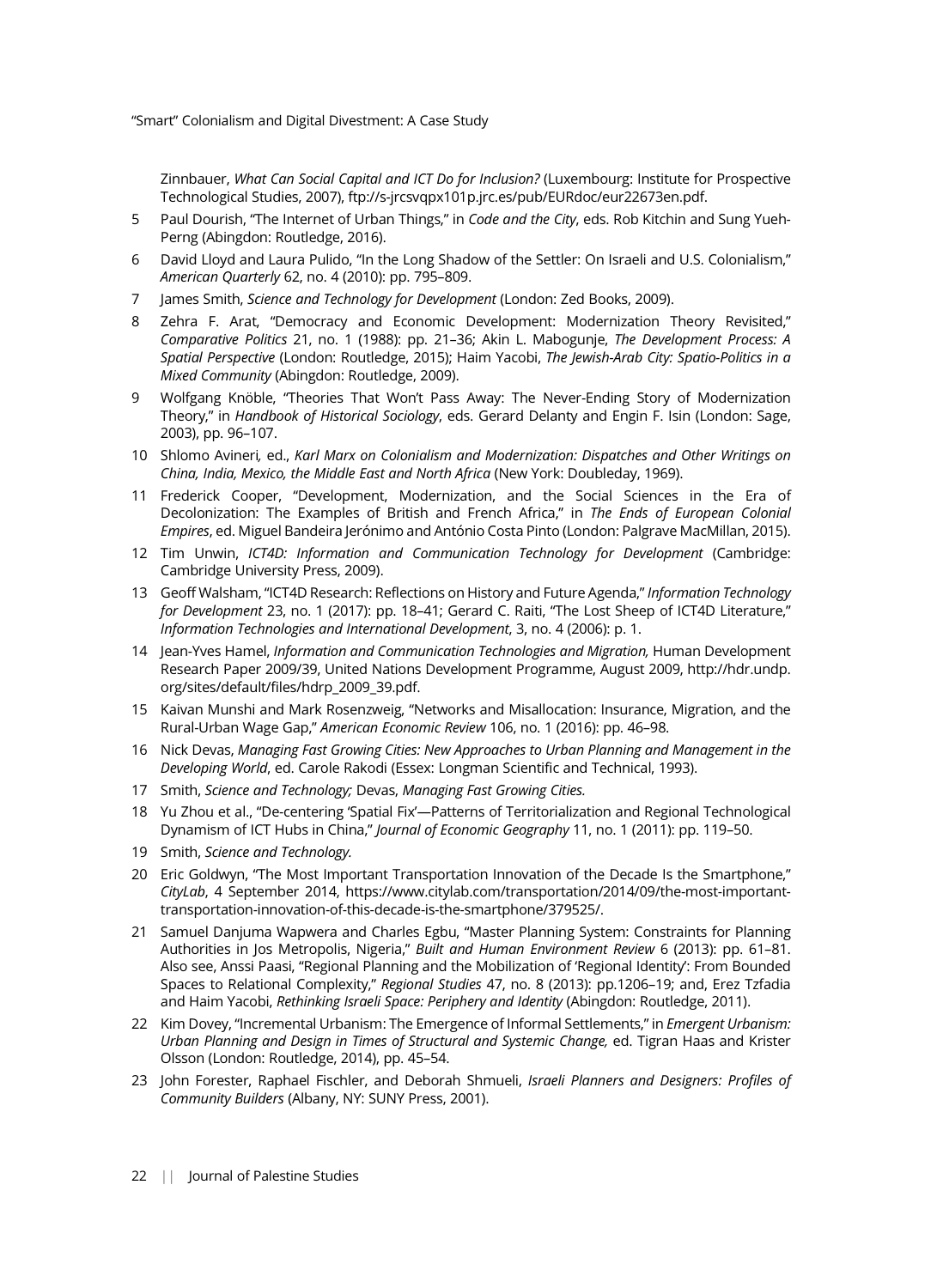- 24 Devas, Managing Fast Growing Cities.
- 25 Maarit Kahila-Tani et al., "Let the Citizens Map—Public Participation GIS as a Planning Support System in the Helsinki Master Plan Process," Planning Practice and Research 31, no. 2 (2016): pp. 195–214.
- 26 Justin Cranshaw et al., The Livehoods Project: Utilizing Social Media to Understand the Dynamics of a City, Proceedings of International AAAI Conference on Weblogs and Social Media, 2012.
- 27 Carlos Barreneche, "The Order of Places: Code, Ontology and Visibility in Locative Media," Computational Culture 2 (2012): pp. 26–37, http://computationalculture.net/order\_of\_places/.
- 28 C. William R. Webster and Charles Leleux, "Smart Governance: Opportunities for Technologically-Mediated Citizen Co-production," Information Polity 23, no. 2 (2018): pp. 1–16.
- 29 Stimmel, Building Smart Cities.
- 30 Partha Chatterjee, "Whose Imagined Community?," Millennium: Journal of International Studies 20, no. 3 (1991): pp. 521–25; Jan Penrose, "The Limitation of Nationalist Democracy: The Treatment of Marginal Groups as a Measure of State Legitimacy," Hagar International Social Science Review 1, no. 2 (2000): pp. 33–62; Oren Yiftachel and Haim Yacobi, "Urban Ethnocracy: Ethnicization and the Production of Space in an Israeli 'Mixed City," Environment and Planning D: Society and Space 21, no. 6 (2003): pp. 673–93.
- 31 Arturo Escobar, Encountering Development: The Making and Unmaking of the Third World (Princeton, NJ: Princeton University Press, 2011).
- 32 James Ferguson, The Anti-politics Machine: "Development," Depoliticization and Bureaucratic Power in Lesotho (Minneapolis: University of Minnesota Press, 1994), pp. 199–201.
- 33 Manuel Castells, "Communication, Power and Counter-Power in the Network Society," International Journal of Communication 1, no. 1 (2007): pp. 238–66.
- 34 Kim Andreasson, Digital Divides: New Challenges and Opportunities of e-Inclusion (Boca Raton, FL: CRC Press, 2015).
- 35 Alexander Berler, Urbanization and Communication: Communication Systems and Their Impact on Socio-cultural Urbanization in Israel (Rehovot: Settlement Study Center, 1974).
- 36 Raphael Bar-El et al., Urban Growth Centers in the Galilee: A Strategy for Aliyah Absorption and Galilee Regional Development (Rehovot: Development Study Center, 1990).
- 37 Forester et al. Israeli Planners; Amiram Gonen and Rasem Khameyseh, Towards a Policy of Urbanization Poles for the Arab Population in Israel (Jerusalem: Floersheimer Institute for Policy Studies, 1993).
- 38 Yacobi, The Jewish-Arab City; Oren Yiftachel and Alexandre Kedar, "Landed Power: The Making of the Israeli Land Regime" [in Hebrew], Theory and Criticism 16, (2000): pp. 67–100.
- 39 Yacobi, The Jewish-Arab City.
- 40 Devas, Managing Fast Growing Cities.
- 41 Forester et al., Israeli Planners; Bar-El et al., Urban Growth Centers.
- 42 Shlomo Swirski and Menachem Shoushan, The Development Towns of Israel: Towards a Brighter Tomorrow (Haifa: Breirot, 1986).
- 43 Yacobi, The Jewish-Arab City.
- 44 Amal Jamal, "Nationalizing States and the Constitution of 'Hollow Citizenship': Israel and Its Palestinian Citizens," Ethnopolitics 6, no. 4 (2007): pp. 471–93.
- 45 Helga Tawil-Souri, "Technology's Borders: The United States, Palestine, and Egypt's Digital Connections," in American Studies Encounters the Middle East, ed. Alex Lubin and Marwan M. Kraidy (Chapel Hill: University of North Carolina Press, 2016), pp. 263–85.
- 46 Sarah Kaminker, "For Arabs Only: Building Restrictions in East Jerusalem," JPS 26, no. 4 (Summer 1997): pp. 5–16. Also see, Ali Abdelhamid, "Urban Development and Planning in the Occupied Palestinian Territories: Impacts on Urban Form," (presentation, Conference on Nordic and International Urban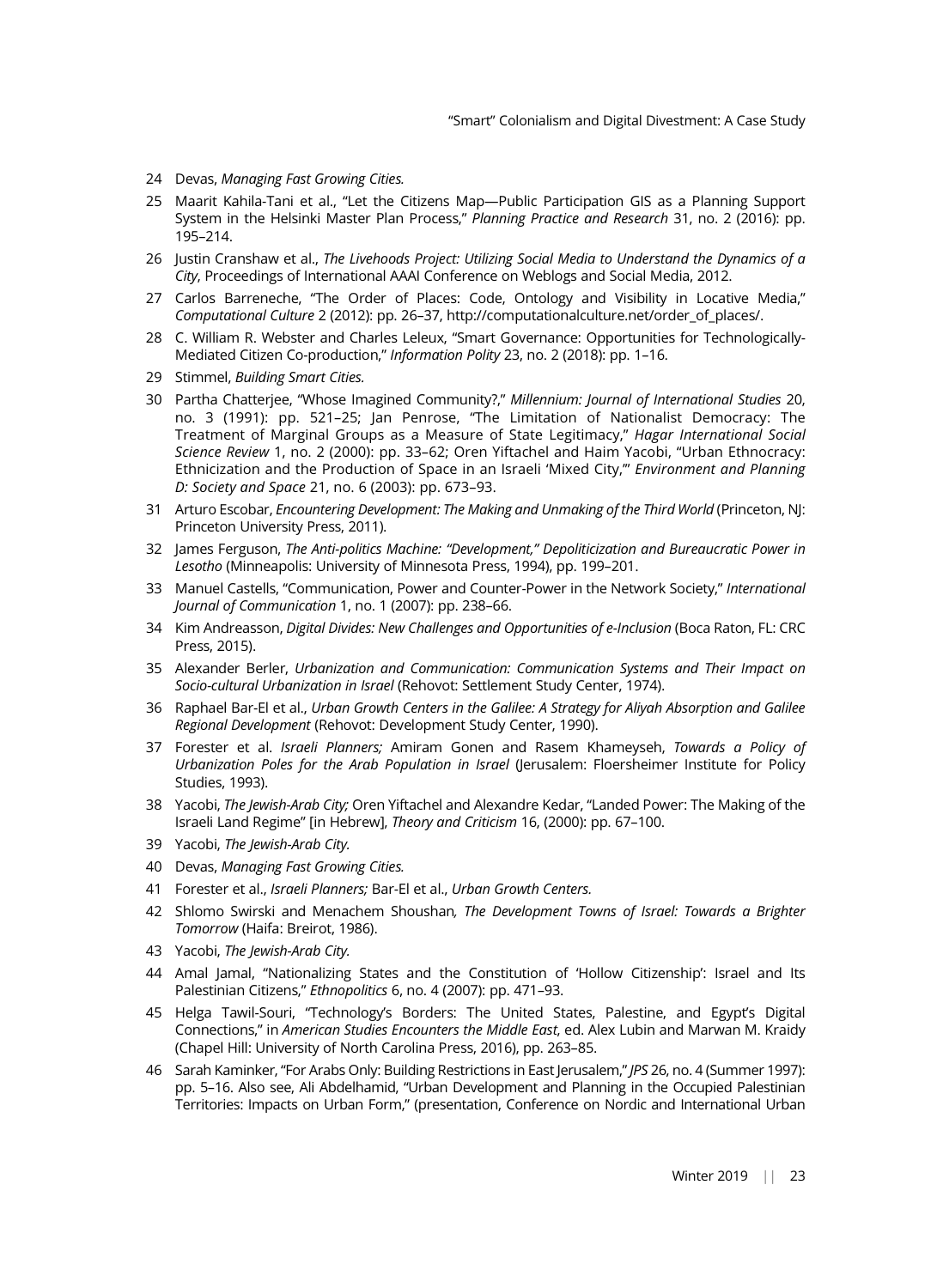Morphology: Distinctive and Common Themes, Stockholm, 3–5 September 2006), https://staff-old. najah.edu/sites/default/files/Urban\_Development\_and\_Planning\_in\_the\_Occupied\_Palestinian\_ Territories\_Impacts\_Urban\_Form\_0.pdf.

- 47 Tawil-Souri, "Technology's Borders."
- 48 Tawil-Souri, "Technology's Borders."
- 49 Tawil-Souri, "Technology's Borders."
- 50 "Wataniya Mobile Becomes Ooredoo Palestine," The Peninsula, 29 November 2018, https://www. thepeninsulaqatar.com/article/29/11/2018/Wataniya-Mobile-becomes-Ooredoo-Palestine.
- 51 Tawil-Souri, "Technology's Borders."
- 52 Interview with Sam Bahour, Founder of PalTel, 15 April 2017.
- 53 Tawil-Souri, "Technology's Borders."
- 54 Lorenzo Veracini, "Introducing Settler Colonial Studies," Settler Colonial Studies 1, no. 1 (2011): pp. 1–12; Elizabeth Strakosch and Alissa Macoun, "The Vanishing Endpoint of Settler Colonialism," Arena Journal no. 37/38 (2012): pp. 40–62.
- 55 Interview, Bahour.
- 56 Forester et al., Israeli Planners.
- 57 Interview, Bahour; Interview with Amal Jamal, senior advisor and former general director of I'lam, 4 May 2017.
- 58 Rassem Khamaisi, "Israeli Use of the British Mandate Planning Legacy as a Tool for the Control of Palestinians in the West Bank," Planning Perspectives 12, no. 3 (1997): pp. 321–40.
- 59 Yacobi, The Jewish-Arab City.
- 60 Ariel Sharon, Physical Planning in Israel [In Hebrew] (Jerusalem: Prime Minister's Office, 1951).
- 61 The Knesset "Knesset Passes Settlement Regulation Law," press release, 7 February 2017, https:// www.knesset.gov.il/spokesman/eng/PR\_eng.asp?PRID=13341.
- 62 Swirski, The Development Towns of Israel.
- 63 Swirski, The Development Towns of Israel; Oren Yiftachel, "Social Control, Urban Planning and Ethno-class Relations: Mizrahi Jews in Israel's 'Development Towns,"' International Journal of Urban and Regional Research 24, no. 2, (2000): pp. 418–38, http://transculturalmodernism.org/files/mvo/ 2011-01-10/YIFTACHEL\_Israels\_Development\_Towns.pdf.
- 64 Yoav Peled, "Ethnic Exclusionism in the Periphery: The Case of Oriental Jews in Israel's Development Towns," Ethnic and Racial Studies 13, no. 3 (1990): pp. 345–67.
- 65 Richard Florida, The Rise of the Creative Class-Revisited: Revised and Expanded (New York: Basic Books, 2005).
- 66 Jamie Peck, "Struggling with the Creative Class," International Journal of Urban and Regional Research 29, no. 4 (2005): pp. 740–70.
- 67 Swirski, The Development Towns of Israel.
- 68 Hamel, Information and Communication Technologies.
- 69 Berler, Urbanization and Communication.
- 70 Jin Sangki and Cheong Moon Cho, "Is ICT a New Essential for National Economic Growth in an Information Society?" Government Information Quarterly 32, no. 3 (2015): pp. 253–60.
- 71 Interview, Bahour.
- 72 Organisation for Economic Cooperation and Development (OECD), Measuring and Assessing Wellbeing in Israel: Key Findings (Paris: OECD, 2016), https://www.oecd.org/sdd/measuring-andassessing-well-being-in-Israel.pdf.
- 73 Palestinian ICT Sector 2.0: Technology Sector Development Report and Recommendations Relevant to Regional and Global Market Opportunities, Solutions for Development Consulting Co., April 2013, http://techpresident.com/files/MC-PITA\_Palestinian\_ICT\_Sector\_2\_0\_Report%20(5).pdf.